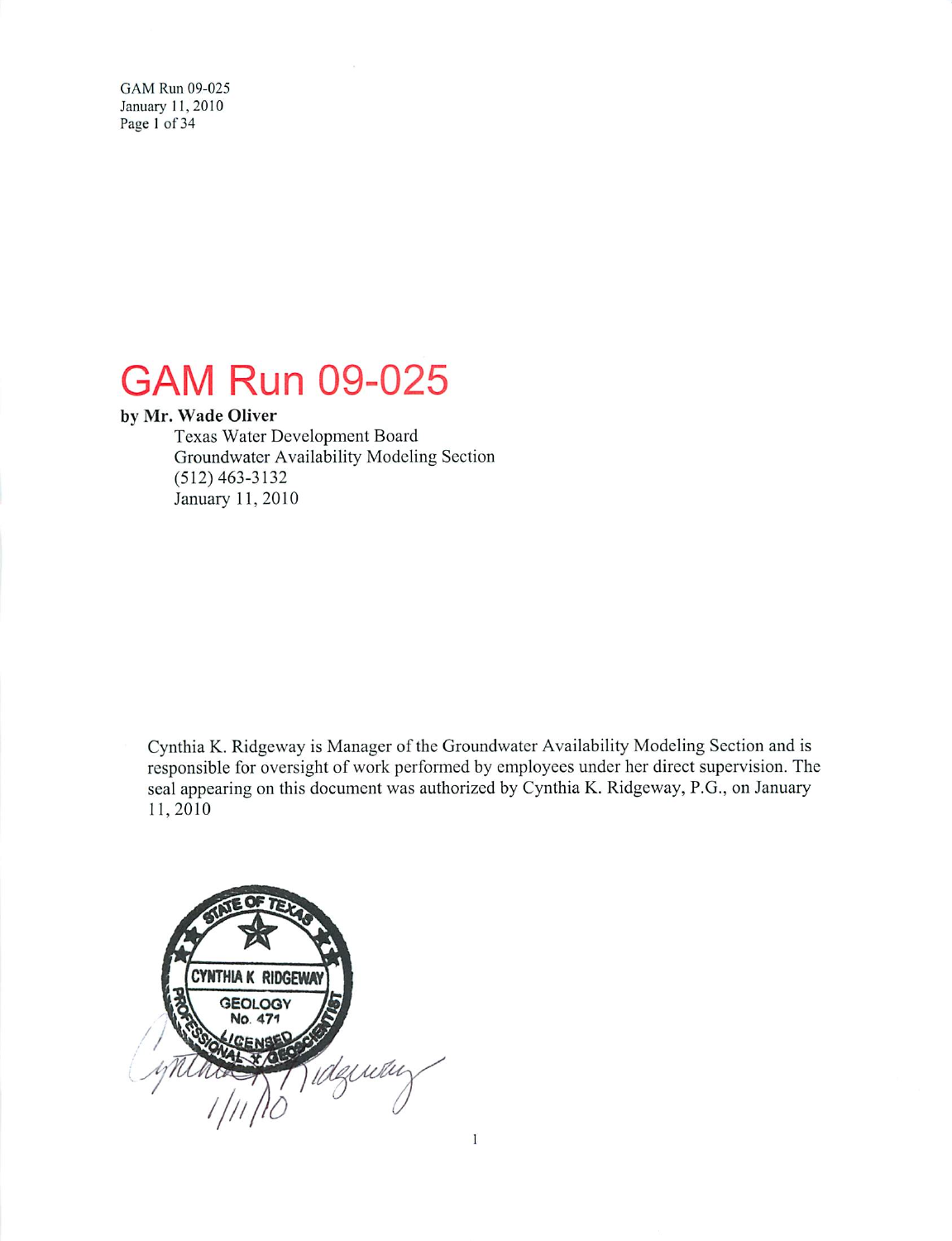## **EXECUTIVE SUMMARY:**

We ran the groundwater availability model for the Igneous and Wild Horse Flat, Michigan Flat, Ryan Flat, and Lobo Flat portions of the West Texas Bolsons aquifers, adjusting annual pumpage – to the extent possible – to produce an average drawdown after 50 years of 20 feet in Brewster County Groundwater Conservation District, 50 feet in Culberson County Groundwater Conservation District, 10 feet in Jeff Davis County Underground Water Conservation District, and 5 feet in Presidio County Underground Water Conservation District.

After running the model it was found that a pumping distribution that met all of the requested drawdowns could not be achieved. Specifically, the requested drawdown of 50 feet for Culberson County Groundwater Conservation District was not compatible with the requested drawdown of 10 feet for Jeff Davis County Underground Water Conservation District. For this reason, two different pumping "scenarios" are presented in which the groundwater conservation district that fails to meet the requested drawdown is alternated. "Scenario 1" refers to the pumping distribution in which all requested drawdowns are met except the Jeff Davis County Underground Water Conservation District portion of the West Texas Bolsons Aquifer. "Scenario 2" refers to the pumping distribution in which all requested drawdowns are met except the Culberson County Groundwater Conservation District portion of the Igneous and West Texas Bolsons aquifers.

Running the model for 50 years under pumping Scenario 1 results in the following:

- In Culberson County Groundwater Conservation District, average drawdown of 50 feet for both the West Texas Bolsons and Igneous aquifers with annual pumping of 28,117 and 323 acre-feet per year, respectively;
- In Jeff Davis County Underground Water Conservation District, average drawdown of 21 feet for the West Texas Bolsons Aquifer and 10 feet for the Igneous Aquifer with annual pumping of 124 and 2,195 acre-feet per year, respectively;
- In Presidio County Underground Water Conservation District, average drawdown of 5 feet for both the West Texas Bolsons and Igneous aquifers with annual pumping of 509 and 745 acre-feet per year, respectively; and
- In Brewster County Groundwater Conservation District, average drawdown of 20 feet for the Igneous Aquifer with annual pumping of 3,941 acre-feet per year.

Running the model for 50 years under pumping Scenario 2 results in the following:

• In Culberson County Groundwater Conservation District, average drawdown of 0 feet for the West Texas Bolsons Aquifer and 13 feet for the Igneous Aquifer with annual pumping of 11,688 and 0 acre-feet per year, respectively;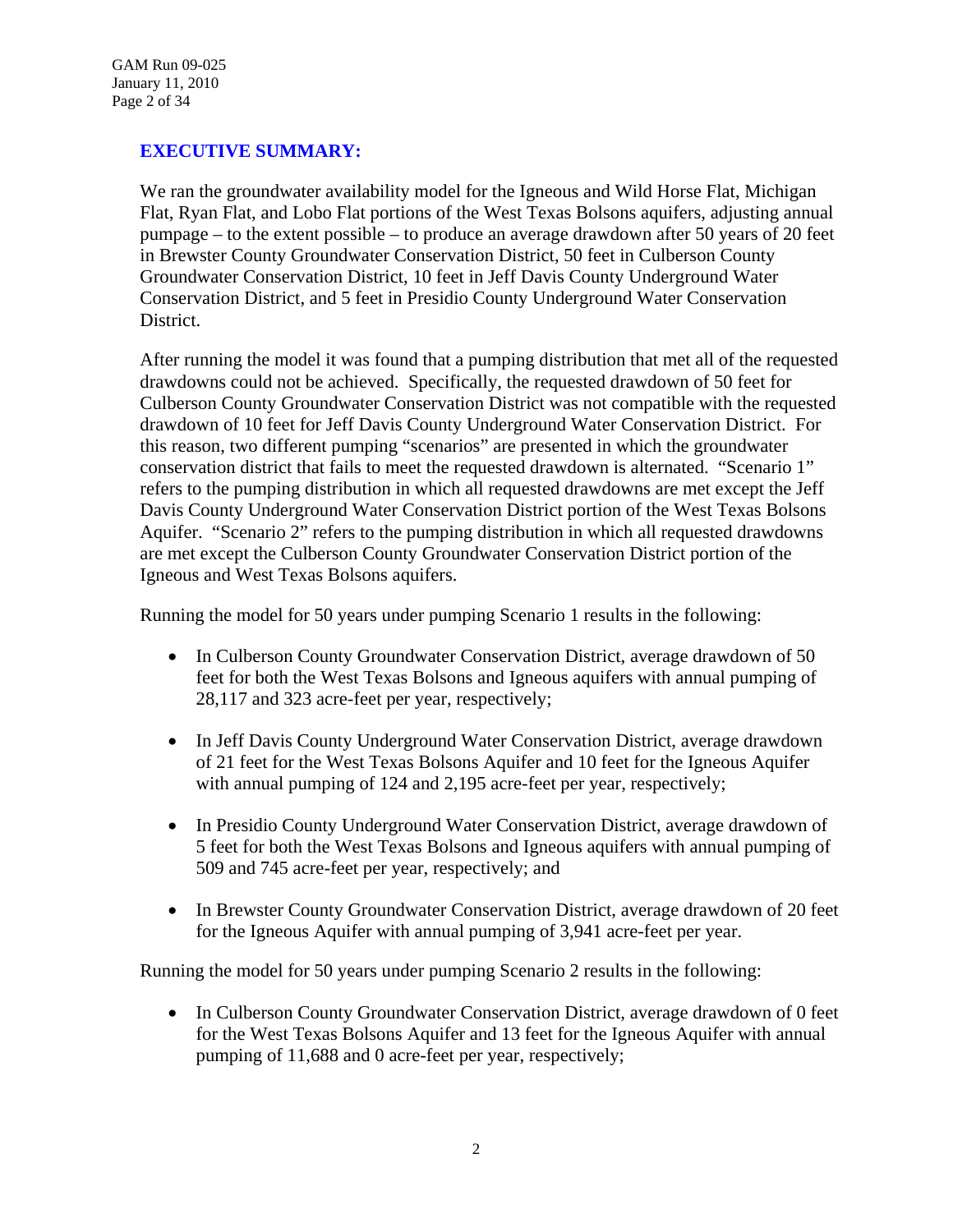- In Jeff Davis County Underground Water Conservation District, average drawdown of 10 feet for both the West Texas Bolsons and Igneous aquifers with annual pumping of 124 and 2,501 acre-feet per year, respectively;
- In Presidio County Underground Water Conservation District, average drawdown of 5 feet for both the West Texas Bolsons and Igneous aquifers with annual pumping of 539 and 726 acre-feet per year, respectively; and
- In Brewster County Groundwater Conservation District, average drawdown of 20 feet for the Igneous aquifer with annual pumping of 3,941 acre-feet per year.

## **REQUESTOR:**

Ms. Janet Adams of Jeff Davis County Underground Water Conservation District and Presidio County Underground Water Conservation District (on behalf of Groundwater Management Area 4).

## **DESCRIPTION OF REQUEST:**

Ms. Janet Adams asked us to perform a groundwater availability model run that results in average drawdowns after 50 years of 20 feet for Brewster County Groundwater Conservation District, 50 feet for Culberson County Groundwater Conservation District, 10 feet for Jeff Davis County Underground Water Conservation District, and 5 feet for Presidio County Underground Water Conservation District for each of the aquifers in Groundwater Management Area 4. This run addresses the above request for the Igneous Aquifer and the Wild Horse Flat, Michigan Flat, Ryan Flat and Lobo Flat portions of the West Texas Bolsons Aquifer.

### **METHODS:**

In order to determine the pumping required to achieve the drawdowns requested above, we used the groundwater availability model for the Igneous and parts of the West Texas Bolsons aquifers. It should be noted that the parts of the West Texas Bolsons Aquifer in the groundwater availability model (Wild Horse Flat, Michigan Flat, Ryan Flat and Lobo Flat) are referred to in the model report (Beach and others, 2004) collectively as the Salt Basin Bolson Aquifer.

The simulation was set up using average recharge (Beach and others, 2004). The pumping specified in the model was determined iteratively by adjusting the pumping values in each aquifer to obtain the requested drawdowns. As described below, a pumping distribution that met all of the requested drawdowns could not be achieved. For this reason, two different pumping "scenarios" are presented in which the groundwater conservation district that fails to meet the requested drawdown is alternated.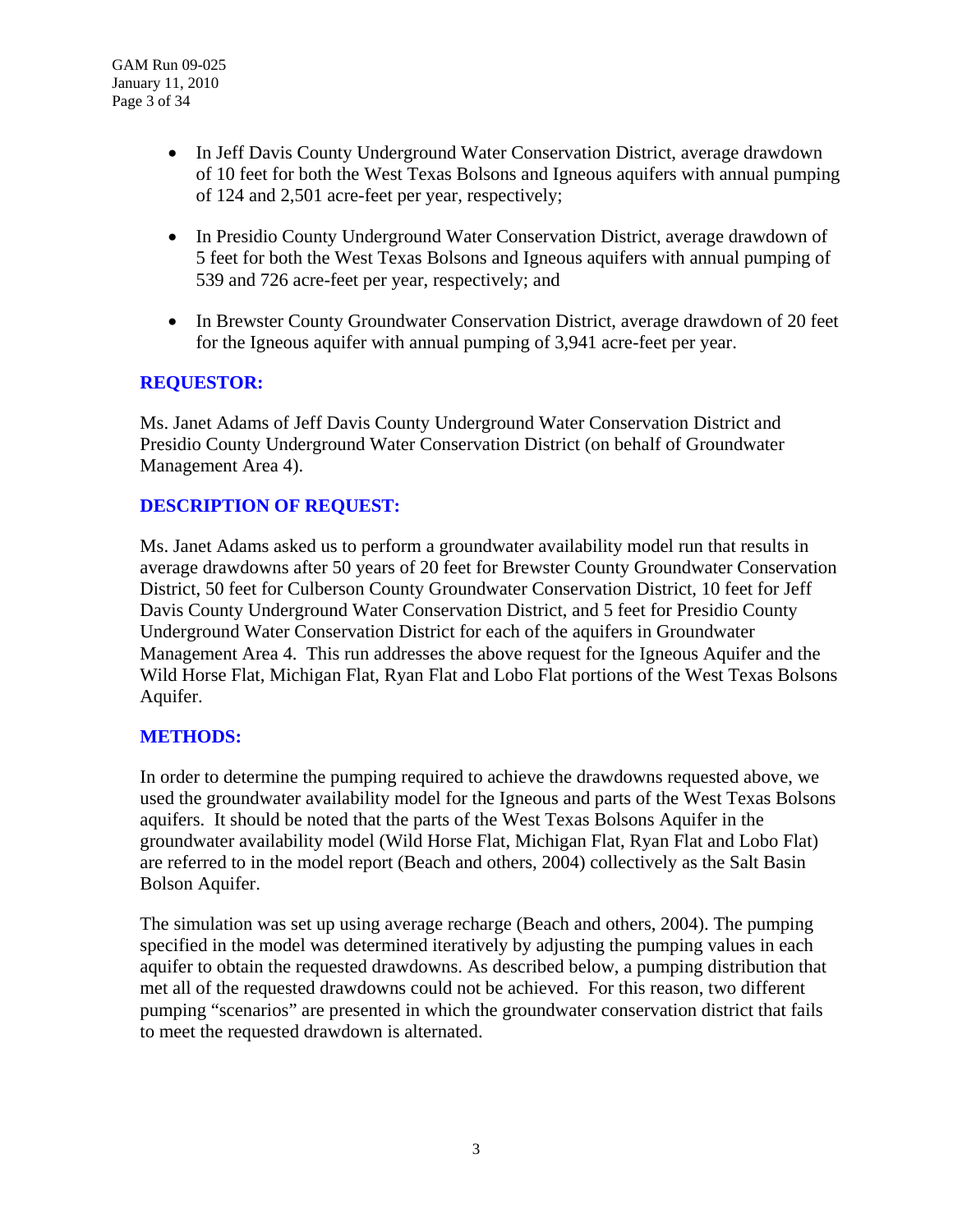The water levels at the end of the historical/calibration portion of the model (the year 2000) were used as the initial water levels for the 50-year simulation. This assumption was considered appropriate after a preliminary analysis of hydrographs from 2000 to the present from wells in the Texas Water Development Board Groundwater Database. These hydrographs, shown in Appendix A, do not indicate consistently increasing or decreasing trends in water levels over that time period. The starting year of the model run, therefore, approximates present (2009) conditions. If a time period over 50 years is required to extend the simulation through 2060 in any subsequent model runs, there may be slight changes to the pumping values presented in the Results section below.

## **PARAMETERS AND ASSUMPTIONS:**

The parameters and assumptions for the model run using the groundwater availability model for the Igneous Aquifer and Wild Horse Flat, Michigan Flat, Ryan Flat and Lobo Flat portions of the West Texas Bolsons Aquifer are described below:

- We used Version 1.01 of the groundwater availability model for the Igneous and parts of the West Texas Bolsons aquifers. See Beach and others (2004) for assumptions and limitations of the model.
- We used Processing MODFLOW for Windows (PMWin) version 5.3 as the interface to process model output (Chiang and Kinzelbach, 2001). Model cells were assigned to specific groundwater conservation districts based on the location of the centroid of each model cell as described in more detail below. The standard attributed model grid (version update 11/18/2008) containing this information for each model cell can be found online: http://www.twdb.state.tx.us/gam/bol\_ig/igbl.exe
- The model includes three layers representing the Wild Horse Flat, Michigan Flat, Ryan Flat and Lobo Flat portions of the West Texas Bolsons Aquifer (Layer 1), the Igneous Aquifer (Layer 2), and the underlying Cretaceous and Permian units (Layer 3). Also note that some areas of Layer 2 in the model outside the boundary of the Igneous Aquifer are active in order to allow flow between the West Texas Bolsons Aquifer of Layer 1 and the underlying Permian units of Layer 3.
- The Igneous Aquifer boundary used in the groundwater availability model run is the boundary around which the model was developed. This boundary is a both a generalized (or smoothed) and slightly smaller version of the official boundary of the Igneous Aquifer according to the 2007 State Water Plan. A comparison of these two boundaries, as well as the boundary for the Wild Horse Flat, Michigan Flat, Ryan Flat, and Lobo Flat portions of the West Texas Bolsons Aquifer, is shown in Figure 1.
- The mean absolute error (a measure of the difference between simulated and actual water levels during model calibration) of the entire model for the period of 1990 to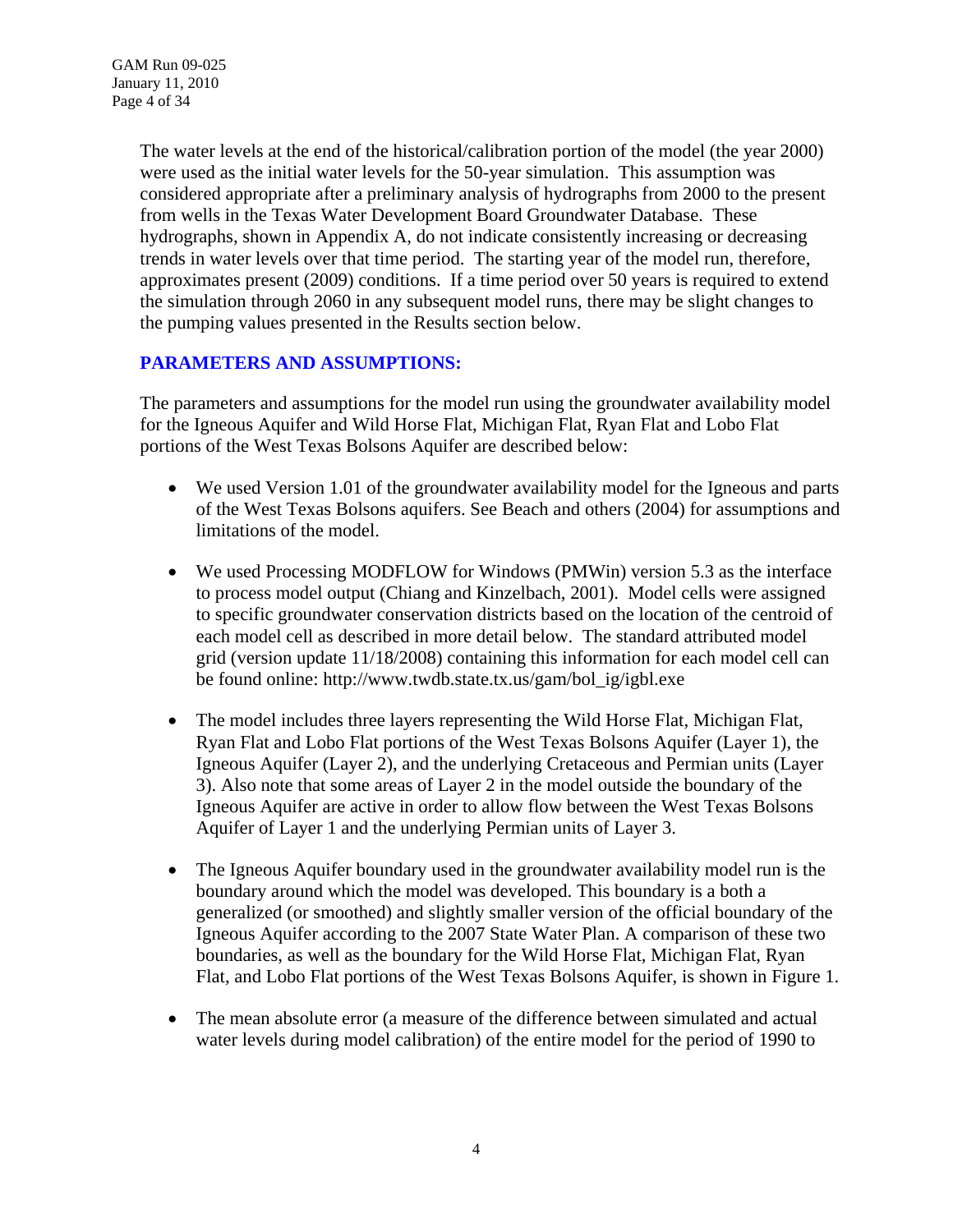2000 is 64 feet, or four percent of the range of measured water levels (Beach and others, 2004).

- The head closure criterion (HCLOSE) in the Strongly Implicit Procedure package was changed from 0.001 ft to 0.005 feet in order to allow the model to converge under the various pumping conditions of the model runs. This change did not result in any high (greater than 1 percent) water budget imbalances that would indicate a problem with the model run.
- The pumpage used for the predictive simulations was determined iteratively to match average drawdowns requested by members of Groundwater Management Area 4. Details on this pumpage are given below.

### **Pumpage**

The pumpage values in the groundwater availability model for each aquifer in each groundwater conservation district were determined using an iterative process. The pumpage in the model for the year 2000 (the last year of the historical/calibration portion of the model) was adjusted up or down and applied to each year of the predictive model run. After running the model, the average drop in water levels (drawdown) after 50 years for each aquifer in each groundwater conservation district was calculated. Where a decrease in pumping was required, the pumpage value for each cell in the model was decreased by a uniform factor, preserving the original pumpage distribution. Where an increase in pumping was required, pumping was uniformly increased over all model cells that contained pumping during the last year of the historical/calibration portion of the model. This process was repeated until the drawdowns in the model matched the requested drawdowns as closely as possible.

As noted above, a pumping distribution that met all of the requested drawdowns could not be achieved. Specifically, the requested drawdown of 50 feet for Culberson County Groundwater Conservation District is not compatible with the requested drawdown of 10 feet for Jeff Davis County Underground Water Conservation District. For this reason, two different pumping "scenarios" are presented in which the groundwater conservation district that fails to meet the requested drawdown is alternated. "Scenario 1" refers to the pumping distribution in which all requested drawdowns are met except the Jeff Davis County Underground Water Conservation District portion of the West Texas Bolsons Aquifer. "Scenario 2" refers to the pumping distribution in which all requested drawdowns are met except the Culberson County Groundwater Conservation District portion of the Igneous and West Texas Bolsons aquifers.

In addition to presenting results for the drawdowns requested by each of the districts in Groundwater Management Area 4, the two scenarios above were adjusted up and down in order to provide insight into the relationship between pumping and drawdown in a particular district. The total pumping for each scenario was multiplied by a factor to increase (factors of 1.3, 1.6 and 2.0) or decrease (factors of 0.8, 0.6, and 0.4) the pumping in each district. The relationships generated are presented in the Results section below.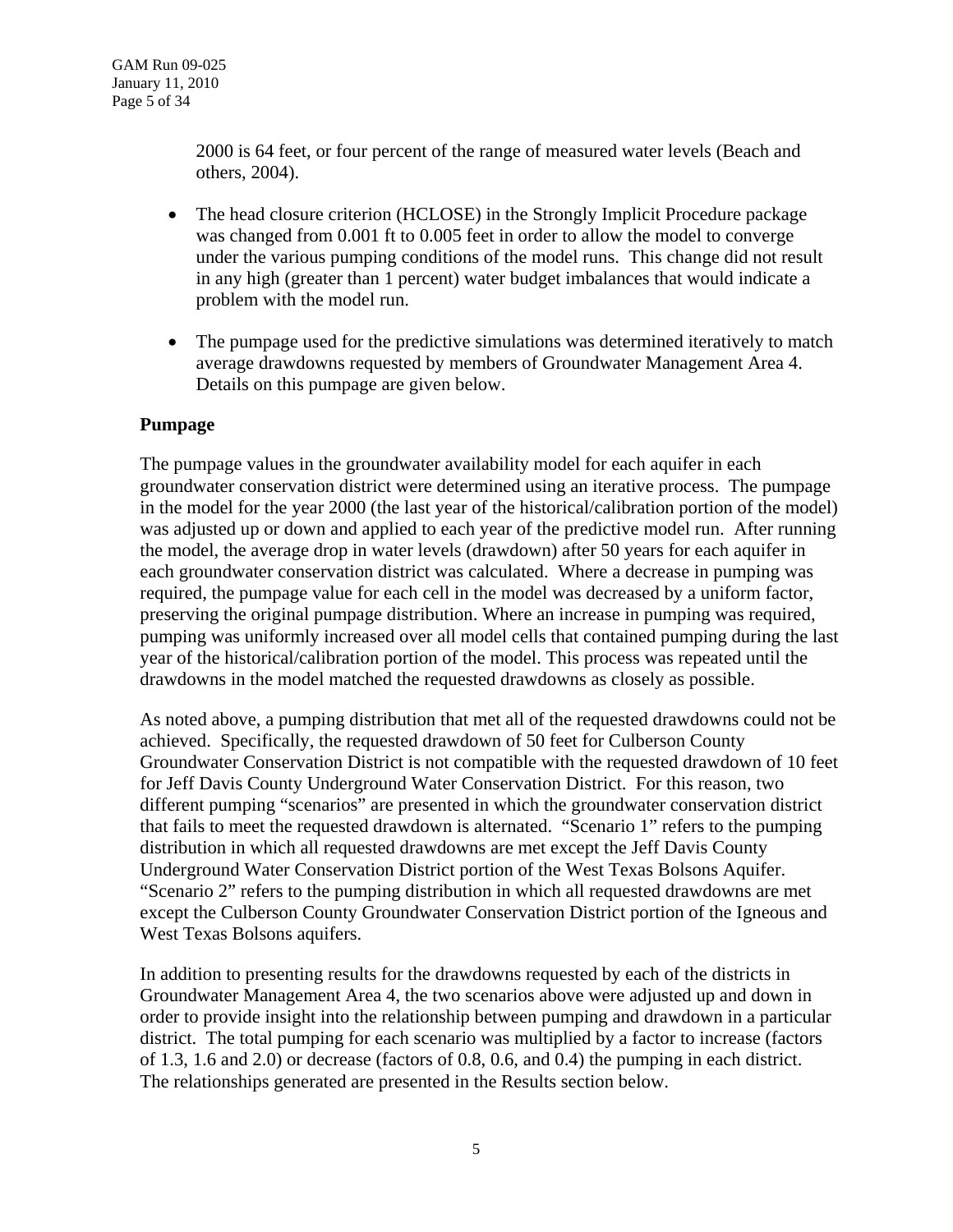Table 1 shows the original pumping distribution from the last stress period of the historical/calibration period of the groundwater availability model, the base pumping in each scenario, and the pumping in each scenario after being adjusted by the factors described above. Note that Table 1 contains pumping that is input into the model. This can differ from the pumpage output from the model due to the occurrence of dry cells, as discussed in the Results section below.

Two minor changes were made to the original pumpage distribution in order to allow the model to perform best under the various pumping scenarios described above. The first was that the total pumping in cells in the Igneous Aquifer near the city of Alpine that contained greater than 3 acre-feet per year of pumping was distributed evenly among those cells (20 cells total). This redistribution was done in order to prevent the cells with higher pumping from going dry. The second change was to remove pumping from a model cell that caused the model to not converge under the pumping scenarios described above (Layer 1, Row 79, Column 64). The pumping in this cell was less than 0.1 acre-feet per year and its removal is not considered to have any significant effect on the results below.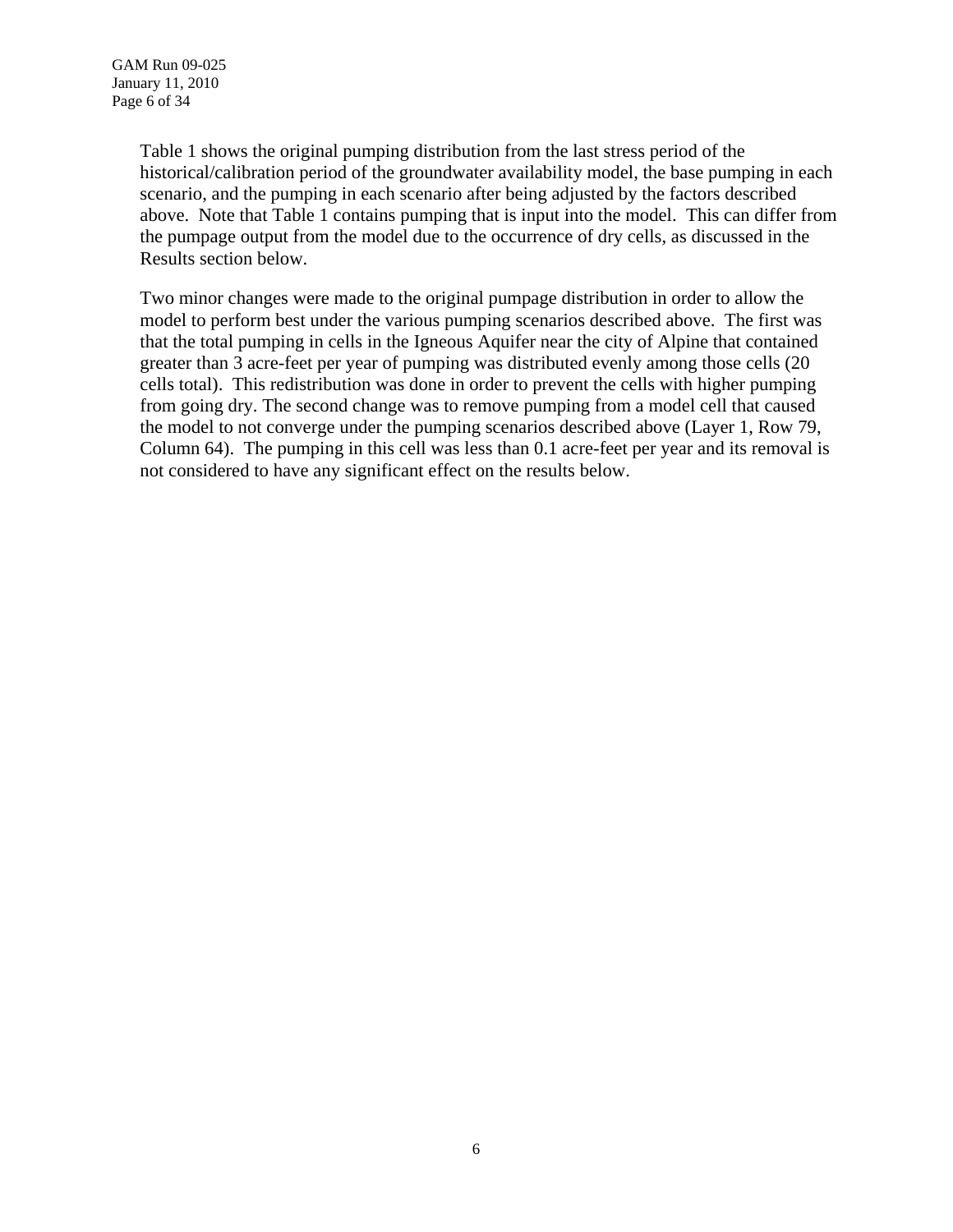#### GAM Run 09-025 January 11, 2010 Page 7 of 34

|                   | <b>Groundwater</b>           | <b>Original Pumping</b> | <b>Scenario Base</b> | <b>Decrease</b> |          |          | <b>Increase</b> |                  |          |
|-------------------|------------------------------|-------------------------|----------------------|-----------------|----------|----------|-----------------|------------------|----------|
| Scenario 1        | <b>Conservation District</b> | <b>Distribution</b>     | <b>Pumping</b>       | 0.4             | 0.6      | 0.8      | 1.3             | $1.6\phantom{0}$ | 2        |
| <b>West Texas</b> | <b>Culberson County GCD</b>  | 30,316                  | 28,150               | 11,260          | 16,890   | 22,520   | 36,595          | 45,040           | 56,300   |
| <b>Bolsons</b>    | Jeff Davis County UWCD       | 135                     | 135                  | 54              | 81       | 108      | 176             | 216              | 270      |
| Aquifer           | Presidio County UWCD         | 790                     | 510                  | 204             | 306      | 408      | 663             | 816              | 1,020    |
|                   | <b>Culberson County GCD</b>  | $\theta$                | 325                  | 130             | 195      | 260      | 423             | 520              | 650      |
| Igneous           | Jeff Davis County UWCD       | 932                     | 2,215                | 886             | 1,329    | 1,772    | 2,880           | 3,544            | 4,430    |
| Aquifer           | Presidio County UWCD         | 1,985                   | 750                  | 300             | 450      | 600      | 975             | 1,200            | 1,500    |
|                   | <b>Brewster County GCD</b>   | 2,051                   | 4,130                | 1,652           | 2,478    | 3,304    | 5,369           | 6,608            | 8,260    |
| <i>Scenario 2</i> |                              |                         |                      |                 |          |          |                 |                  |          |
| <b>West Texas</b> | <b>Culberson County GCD</b>  | 30,316                  | 11,700               | 4,680           | 7,020    | 9,360    | 15,210          | 18,720           | 23,400   |
| <b>Bolsons</b>    | Jeff Davis County UWCD       | 135                     | 135                  | 54              | 81       | 108      | 176             | 216              | 270      |
| Aquifer           | Presidio County UWCD         | 790                     | 540                  | 216             | 324      | 432      | 702             | 864              | 1,080    |
|                   | <b>Culberson County GCD</b>  | $\Omega$                | $\Omega$             | $\Omega$        | $\theta$ | $\Omega$ | $\theta$        | $\mathbf{0}$     | $\Omega$ |
| Igneous           | Jeff Davis County UWCD       | 932                     | 2,525                | 1,010           | 1,515    | 2,020    | 3,283           | 4,040            | 5,050    |
| Aquifer           | Presidio County UWCD         | 1,985                   | 730                  | 292             | 438      | 584      | 949             | 1,168            | 1,460    |
|                   | <b>Brewster County GCD</b>   | 2,051                   | 4,130                | 1,652           | 2,478    | 3,304    | 5,369           | 6,608            | 8,260    |

Table 1. Pumpage input into the groundwater availability model for each scenario. All pumpage is reported in acre-feet per year.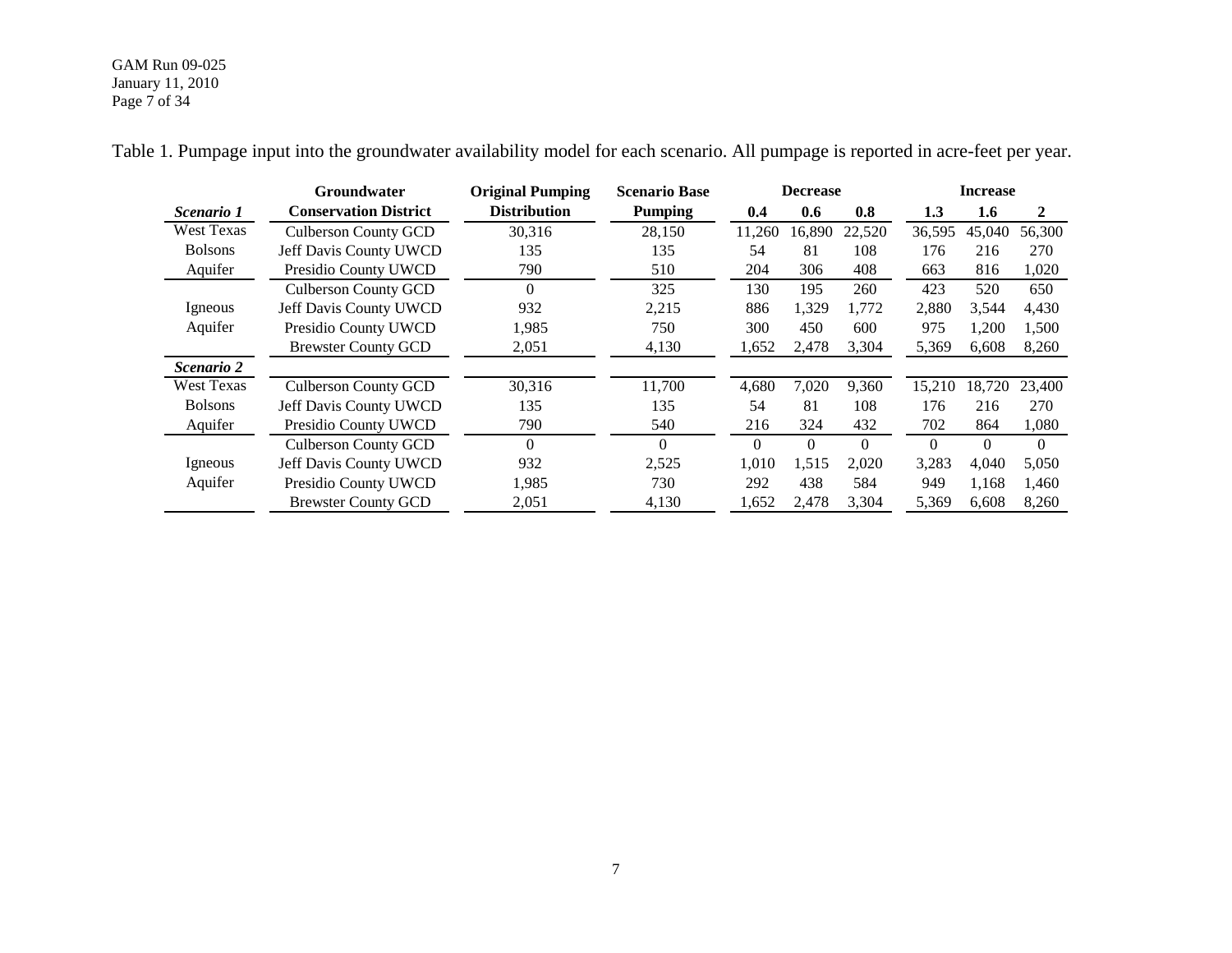GAM Run 09-025 January 11, 2010 Page 8 of 34

### **RESULTS:**

As described above, the pumping distribution for the last year of the historical/calibration period of the model was adjusted in each groundwater conservation district to match – to the extent possible – the average drawdown in each aquifer for each groundwater conservation district. Through this process it was determined that the requested drawdowns of 10 feet for Jeff Davis County Underground Water Conservation District and 50 feet for Culberson County Groundwater Conservation District were not compatible with one another. For the results presented here, "Scenario 1" refers to the pumping distribution in which all requested drawdowns are met except the Jeff Davis County Underground Water Conservation District portion of the West Texas Bolsons Aquifer. "Scenario 2" refers to the pumping distribution in which all requested drawdowns are met except the Culberson County Groundwater Conservation District portion of the Igneous and West Texas Bolsons aquifers. The pumping input into the groundwater availability model for each district for each scenario is shown in Table 1 above. The pumping output from the groundwater availability model, which accounts for pumping lost due to the occurrence of dry cells, is shown in Table 2 below. Dry cells, described below, were not considered when calculating the average drawdown in each aquifer.

The drawdowns for Scenario 1 after 50 years for the Wild Horse Flat, Michigan Flat, Ryan Flat and Lobo Flat portions of the West Texas Bolsons Aquifer and the Igneous Aquifer are shown in Figures 2 and 3, respectively. In Jeff Davis County Underground Water Conservation District, an average drawdown of 21 feet is observed in the West Texas Bolsons Aquifer with an annual pumping of 135 acre-feet per year. Approximately this same drawdown is observed even with no pumping in the district, suggesting that the drawdown is primarily driven by pumping in neighboring districts. Overall for Scenario 1, the average drawdown for model layers 1 and 2 are 30 and 12 feet, respectively. The average drawdown over the whole model for this scenario is 17 feet. The highest drawdowns in the model for layers 1 and 2 are 87 and 95 feet, respectively.

The drawdowns for Scenario 2 after 50 years for the Wild Horse Flat, Michigan Flat, Ryan Flat and Lobo Flat portions of the West Texas Bolsons Aquifer and the Igneous Aquifer are shown in Figures 4 and 5, respectively. In this scenario, pumping that results in drawdowns of 0 feet for the West Texas Bolsons Aquifer and 13 feet for the Igneous Aquifer in Culberson County Groundwater Conservation District is necessary to achieve the 10-foot average drawdown requested in Jeff Davis County Underground Water Conservation District. Overall for Scenario 2, the average drawdowns for model layers 1 and 2 are 4 and 9 feet, respectively. The average drawdown over the whole model for this scenario is 12 feet. The highest drawdowns in the model for layers 1 and 2 are 15 and 95 feet, respectively.

To better illustrate how the model responds to each of the pumping scenarios, Appendix B contains charts for each of the major water budget terms for each stress period (year) of the predictive model run. Note that these charts reflect the water budgets for the model as a whole (i.e. they do not reflect any particular groundwater conservation district). Appendix C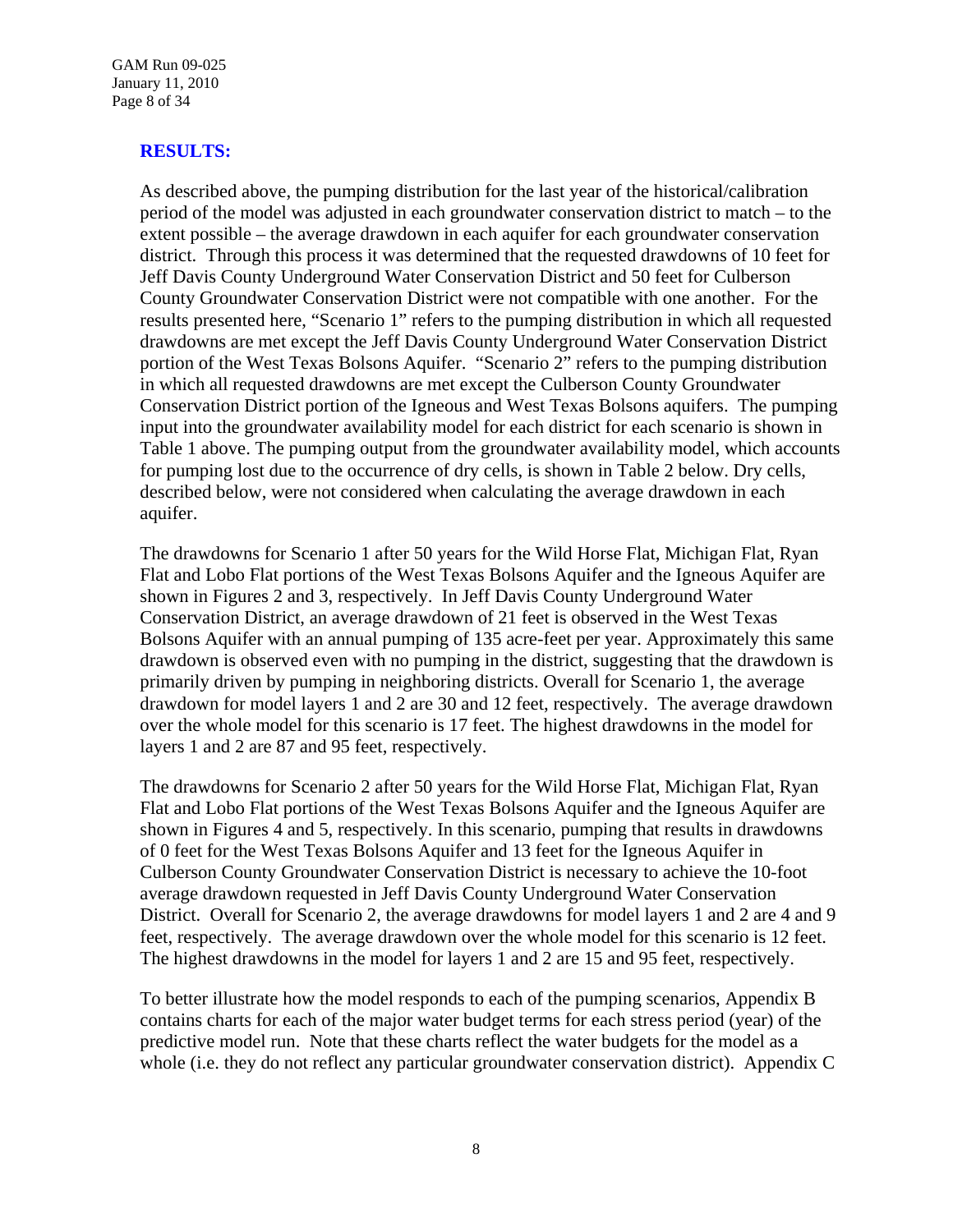contains water budget tables for each scenario for each groundwater conservation district for the last stress period of the model run. The components of the water budget are described below:

- Recharge— areally distributed recharge due to precipitation falling on the outcrop (where the aquifer is exposed at land surface) areas of aquifers as well as inflow to the aquifer from alluvial fans and stream beds as described in Beach and others (2004). Recharge is always shown as "Inflow" into the water budget. Recharge is modeled using the MODFLOW Recharge package.
- Evapotranspiration—water that flows out of an aquifer due to direct evaporation and plant transpiration. This component of the budget will always be shown as "Outflow." Evapotranspiration is modeled using the MODFLOW Evapotranspiration (EVT) package.
- Pumping—water produced from wells in each aquifer. This component is always shown as "Outflow" from the water budget, because all wells included in the model produce (rather than inject) water. Pumping is simulated in the model using the MODFLOW Well package.
- Streams and Springs—water that naturally discharges from an aquifer when water levels rise above the elevation of the stream or spring. This component is always shown as "Outflow," or discharge, in the water budget. Stream and spring outflows are simulated in the model using the MODFLOW Drain package. Stream inflow was modeled using the MODFLOW Recharge package and is included in the recharge values described above.
- Change in Storage—changes in the water stored in the aquifer. Storage can be either an "inflow" (that is, water levels decline) or an "outflow" (that is, water levels increase). This component of the budget is often seen as water both going into and out of the aquifer because water levels will decline in some areas (water is being removed from storage) and will rise in others (water is being added to storage).
- Lateral flow—describes lateral flow within an aquifer between a district and adjacent districts. Lateral flow is not shown in Appendix B because those results reflect the model as a whole (i.e. not individual districts). However, lateral flow is included in the water budget tables presented in Appendix C.
- Vertical leakage (upper or lower)—describes the vertical flow, or leakage, between two aquifers. This flow is controlled by the water levels in each aquifer and aquifer properties that define the amount of leakage that can occur. "Upper" refers to interaction between an aquifer and the aquifer overlying it. "Lower" refers to interaction between an aquifer and the aquifer below it. In this model, the West Texas Bolsons Aquifer is not always underlain by the Igneous Aquifer and the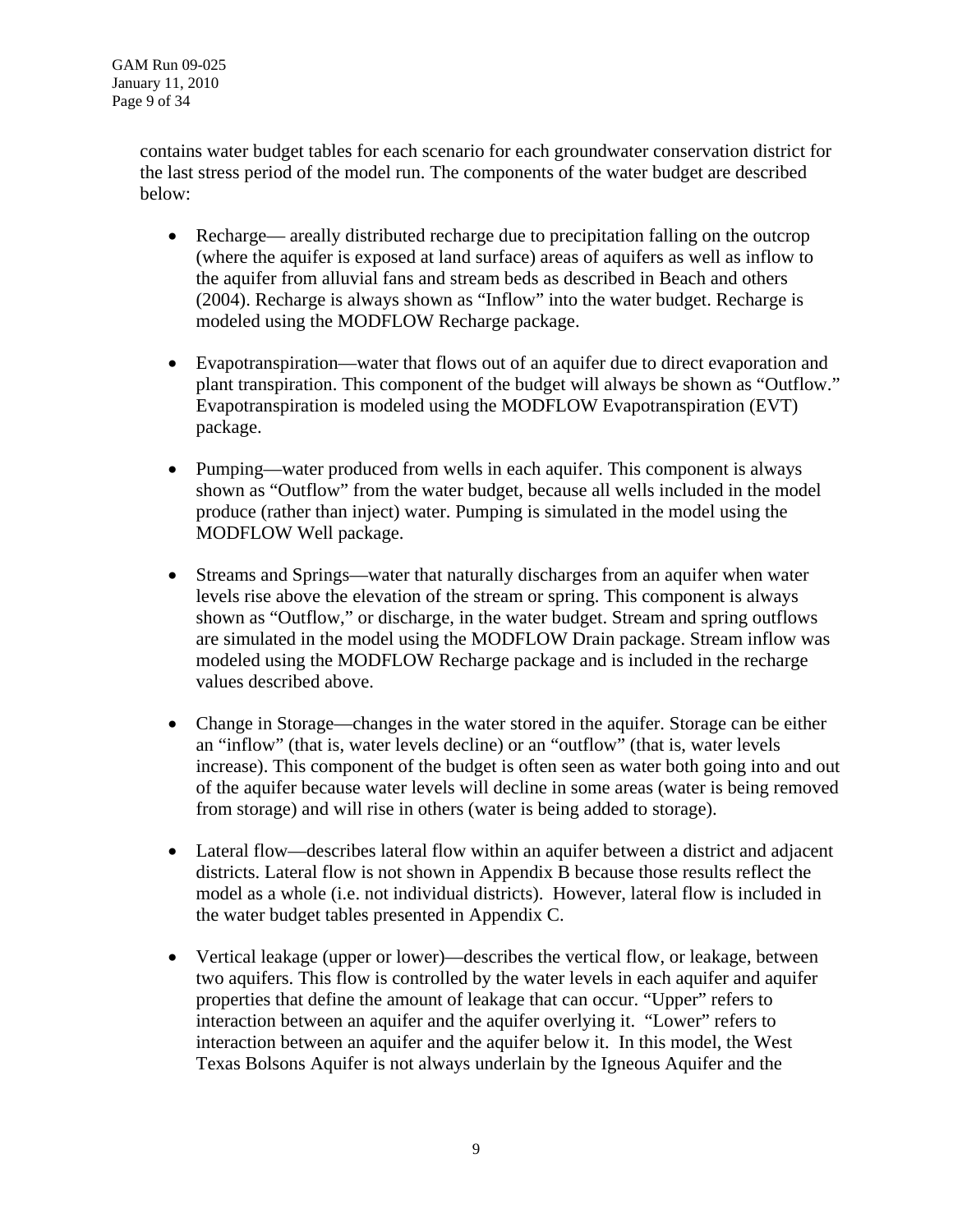Igneous Aquifer is not always overlain by the West Texas Bolsons Aquifer. For this reason, the amount of water exiting the West Texas Bolsons Aquifer may not equal the amount of water entering the Igneous Aquifer in Appendix C.

Figure B-1 in Appendix B shows the difference in pumping between the two scenarios. In Scenario 1, more that 35,000 acre-feet of water is pumped each year. In Scenario 2, slightly less than 20,000 acre-feet of water is pumped each year.

Figure B-2 shows Net Recharge in the groundwater availability model for each stress period for each of the two scenarios. Here, "Net Recharge" refers to recharge sourced from precipitation minus evapotranspiration and outflow to springs and streams. Note that Net Recharge increases slightly before leveling off during the predictive model run. Though recharge from precipitation is constant in the model, as water levels decline due to the increased pumping, the amount of water removed from the aquifer by evapotranspiration and discharged to springs and streams is reduced.

Figure B-3 shows the Net Change in Storage in the groundwater availability model. Due to the difference in pumping between the two scenarios, the volume of water removed from storage in the aquifer each year is significantly higher for Scenario 1 than for Scenario 2.

Figures B-4 and B-5 show the magnitude and direction of flow between each of the model layers. Over the model area as a whole, water is flowing outward from Layer 2 – upward into Layer 1 and downward into the underlying Cretaceous and Permian units of Layer 3. Note that vertical flow is referred to by the layer number as opposed to the aquifer name because some portions of Layer 2 are active outside the Igneous Aquifer boundary in order to allow flow between the West Texas Bolsons Aquifer in Layer 1 and the underlying Cretaceous and Permian units in Layer 3.

The water budget tables in Appendix C show each of the water budget components for each groundwater conservation district for both scenarios. Note that the total amount of water pumped from an aquifer within a groundwater conservation district may differ from the values for "Scenario Base Pumping" in Table 1 above. This is due to the occurrence of dry cells. When the water level in a cell drops below the bottom of the aquifer in a cell, the cell goes dry and pumping can no longer occur. The total pumpage is, therefore, reduced. Table 2 shows the pumping output from the model for each scenario, including the runs in which pumping was scaled up and down, accounting for the presence of dry cells.

The tables in Appendix C support the conclusion that the drawdown in Jeff Davis County Underground Water Conservation District is highly dependent on the pumping in Culberson County Groundwater Conservation District. The pumping in the West Texas Bolsons Aquifer in Jeff Davis County Underground Water Conservation District is constant between the two scenarios. In Scenario 1, the pumping in Culberson County Groundwater Conservation District is set in order to achieve an average drawdown of 50 feet in the district, which results in a drawdown of 21 feet in Jeff Davis County Underground Water Conservation District. In Scenario 2, the pumping in Culberson County Groundwater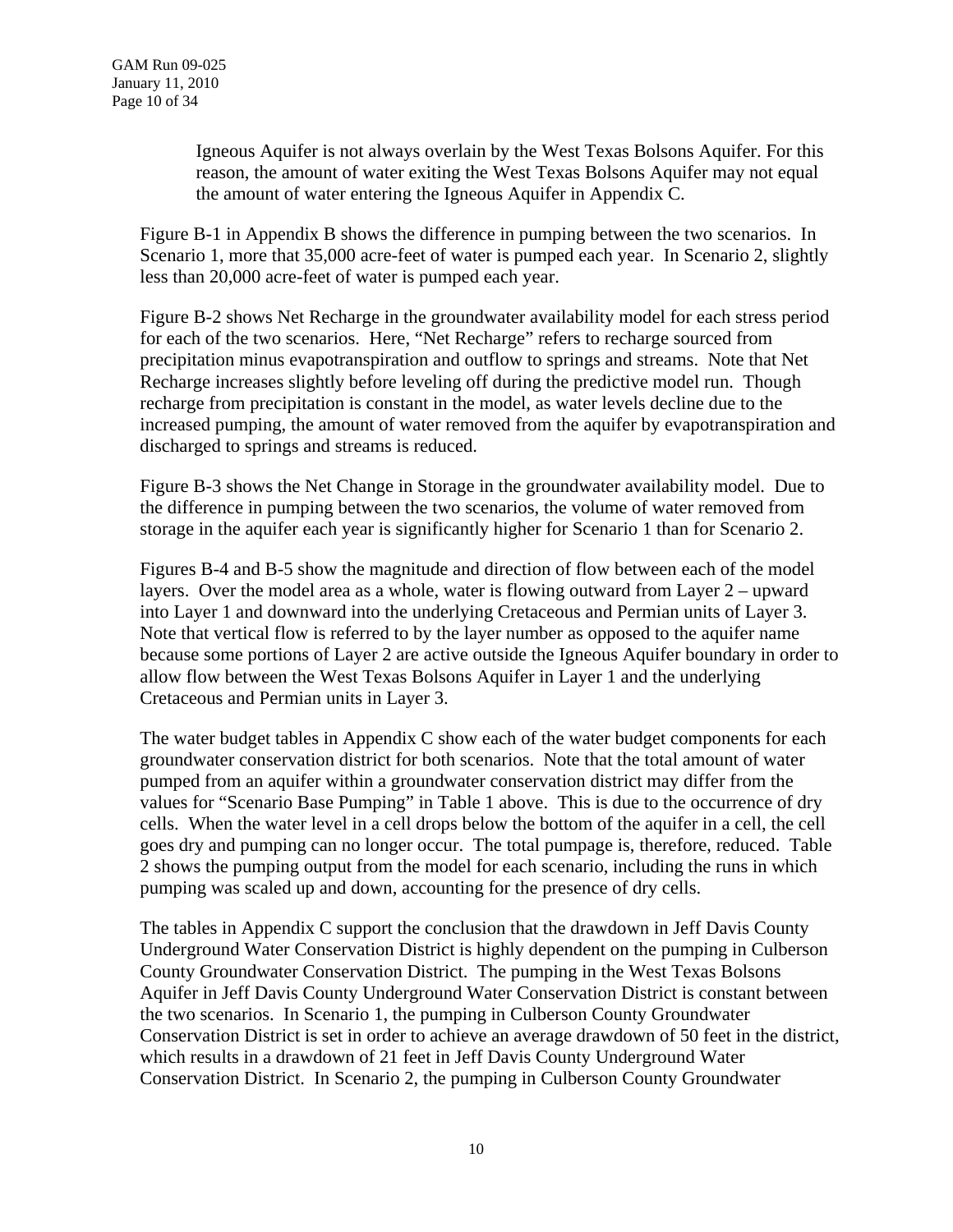Conservation District must be reduced by more than half in order to achieve the requested drawdown of 10 feet in Jeff Davis County Underground Water Conservation District. This can be seen in Tables C-1 and C-2, where the primary difference between the water budgets for the West Texas Bolsons Aquifer in Jeff Davis County Underground Water Conservation District is the approximately 2,000 acre-foot per year difference in the lateral outflow from the district, primarily to Culberson County Groundwater Conservation District.

As described above and shown in Table 1, the pumping for each scenario was ramped up and down in order to generate a relationship between pumping and drawdown in each district. These relationships are shown in Appendix D. These figures can be used to assess how drawdown (over 50 years) changes under varying pumping regimes within the district. As shown in the example above for Jeff Davis County Underground Water Conservation District, the pumping within a district is not the sole determining factor for the drawdown within the district. The relationships displayed in Appendix D are most valid for areas where pumping accounts for a large percentage of the total outflow (for example, the Igneous Aquifer in Brewster County Groundwater Conservation District and the West Texas Bolsons Aquifer in Culberson County Groundwater Conservation District; see Appendix B).

Drawdown was calculated from the same cells for all of the model runs shown in Appendix D. That is, if more cells went dry under high pumping conditions, those cells were omitted when calculating drawdown for the lower pumping conditions.

It is important to note that sub-regional water budgets are not exact. This is due to the size of the model cells and the approach used to extract data from the model. To avoid double accounting, a model cell that straddles a groundwater conservation district boundary is assigned to one side of the boundary based on the location of the centroid of the model cell. For example, if a cell contains two groundwater conservation districts, the cell is assigned to the district where the centroid of the cell is located.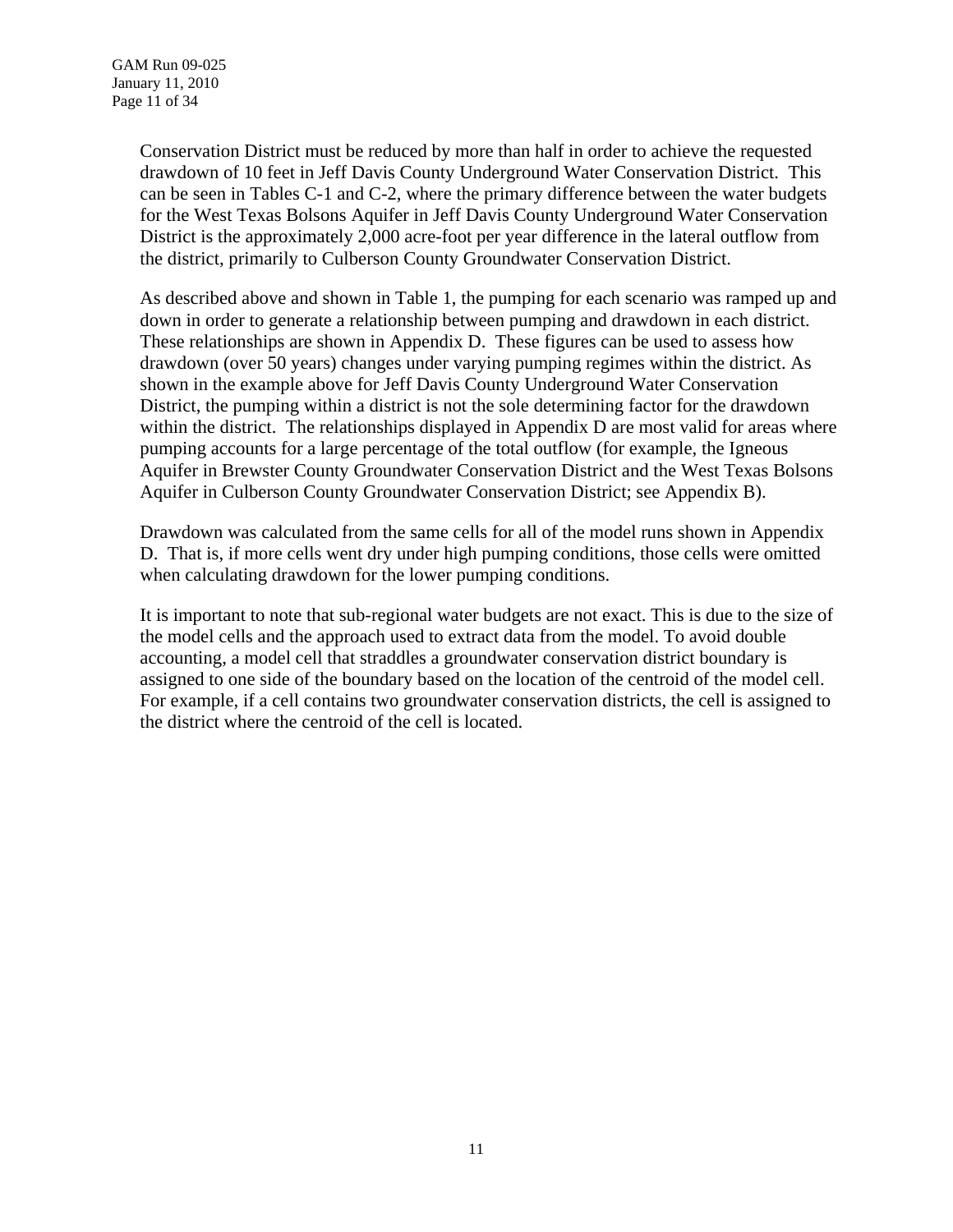#### GAM Run 09-025 January 11, 2010 Page 12 of 34

Table 2. Pumpage output from the groundwater availability model for each scenario. Note that these values may differ from the values presented in Table 1 due to the presence of dry cells, as described above. All pumpage is reported in acre-feet per year.

|                                     | <b>GCD</b>                  | <b>Scenario Base</b> | <b>Decrease</b> |                |          | <b>Increase</b> |          |              |  |
|-------------------------------------|-----------------------------|----------------------|-----------------|----------------|----------|-----------------|----------|--------------|--|
| Scenario 1                          |                             | <b>Pumping</b>       | 0.4             | 0.6            | 0.8      | 1.3             | 1.6      | $\mathbf{2}$ |  |
| <b>West Texas</b><br><b>Bolsons</b> | <b>Culberson County GCD</b> | 28,117               | 11,248          | 16,872         | 22,495   | 34,561          | 40,088   | 47,169       |  |
|                                     | Jeff Davis County UWCD      | 124                  | 49              | 74             | 99       | 155             | 187      | 229          |  |
|                                     | Presidio County UWCD        | 509                  | 204             | 305            | 407      | 662             | 812      | 994          |  |
| Aquifer                             | Total                       | 28,749               | 11,501          | 17,251         | 23,001   | 35,378          | 41,087   | 48,392       |  |
|                                     | <b>Culberson County GCD</b> | 323                  | 129             | 194            | 258      | 420             | 517      | 645          |  |
|                                     | Jeff Davis County UWCD      | 2,195                | 884             | 1,321          | 1,758    | 2,850           | 3,506    | 4,379        |  |
| Igneous<br>Aquifer                  | Presidio County UWCD        | 745                  | 298             | 447            | 596      | 969             | 1,193    | 1,491        |  |
|                                     | <b>Brewster County GCD</b>  | 3,941                | 1,637           | 2,425          | 3,183    | 5,074           | 6,188    | 7,672        |  |
|                                     | Total                       | 7,204                | 2,948           | 4,387          | 5,795    | 9,313           | 11,403   | 14,187       |  |
| Scenario 2                          |                             |                      |                 |                |          |                 |          |              |  |
| West Texas                          | <b>Culberson County GCD</b> | 11,688               | 4,675           | 7,013          | 9,350    | 15,194          | 18,700   | 23,373       |  |
|                                     | Jeff Davis County UWCD      | 124                  | 49              | 74             | 99       | 156             | 187      | 230          |  |
| <b>Bolsons</b><br>Aquifer           | Presidio County UWCD        | 539                  | 216             | 323            | 431      | 701             | 855      | 1,048        |  |
|                                     | Total                       | 12,350               | 4,940           | 7,410          | 9,880    | 16,050          | 19,741   | 24,651       |  |
| Igneous<br>Aquifer                  | <b>Culberson County GCD</b> | $\Omega$             | $\Omega$        | $\overline{0}$ | $\theta$ | $\Omega$        | $\theta$ | $\Omega$     |  |
|                                     | Jeff Davis County UWCD      | 2,501                | 1,007           | 1,505          | 2,003    | 3,248           | 3,995    | 4,991        |  |
|                                     | Presidio County UWCD        | 726                  | 290             | 435            | 580      | 943             | 1,161    | 1,451        |  |
|                                     | <b>Brewster County GCD</b>  | 3,941                | 1,637           | 2,425          | 3,183    | 5,074           | 6,188    | 7,672        |  |
|                                     | Total                       | 7,167                | 2,934           | 4,364          | 5,766    | 9,265           | 11,343   | 14,114       |  |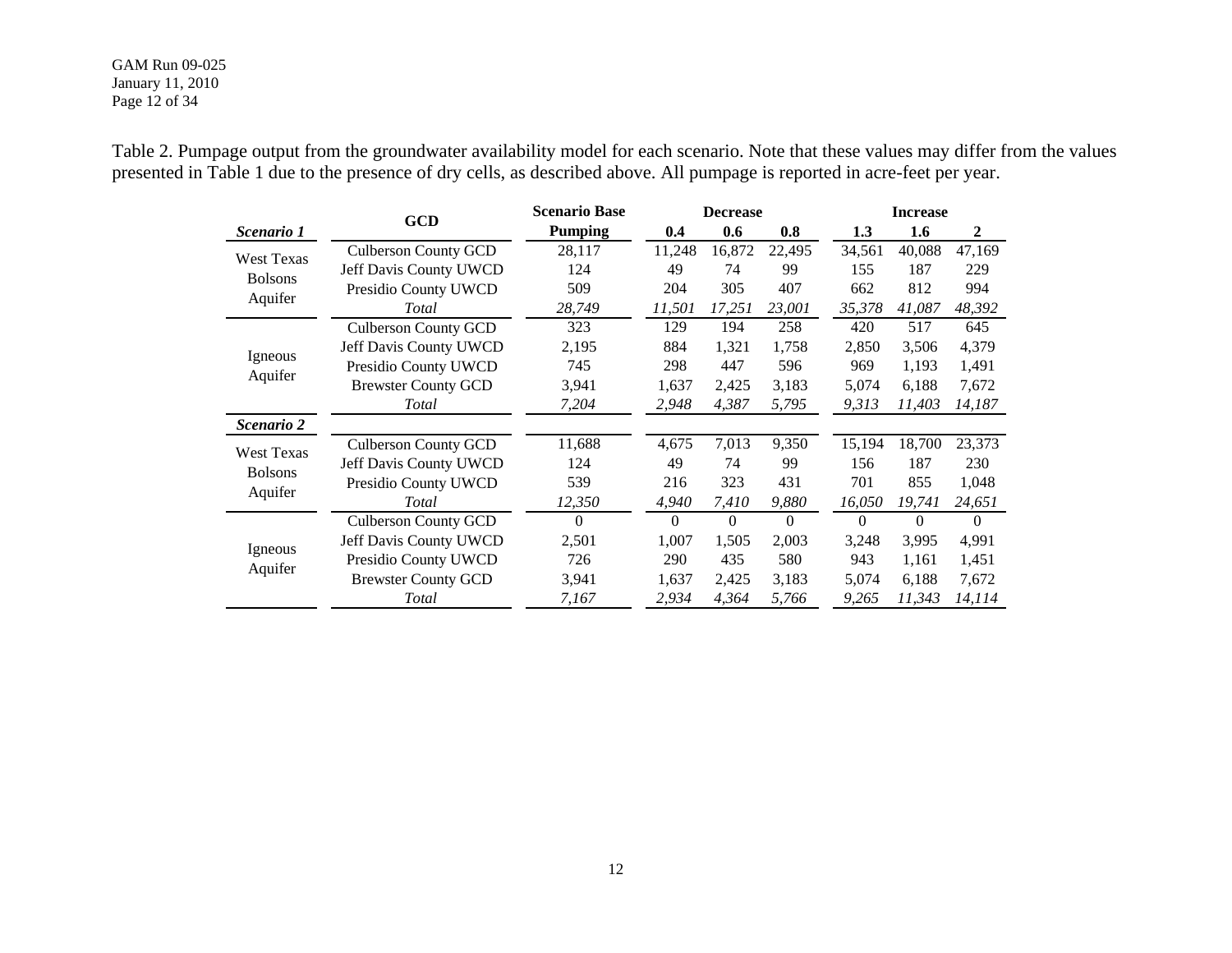### **REFERENCES AND PREVIOUS MODEL RUNS:**

Beach, J.A., Ashworth, J.B., Finch, Jr., S.T., Chastain-Howley, A., Calhoun, K., Urbanczyk, K.M., Sharp, J.M., and Olson, J., 2004, Groundwater availability model for the Igneous and parts of the West Texas Bolsons (Wild Horse Flat, Michigan Flat, Ryan Flat and Lobo Flat) aquifers: contract report to the Texas Water Development Board, 208 p.

Chiang, W., and Kinzelbach, W., 2001, Groundwater Modeling with PMWIN, 346 p.

Donnelly, A., 2006, GAM run 06-32: Texas Water Development Board, GAM Run 06-32 Report, 13 p.

Oliver, W., 2008, GAM run 08-24: Texas Water Development Board, GAM Run 08-24 Report, 35 p.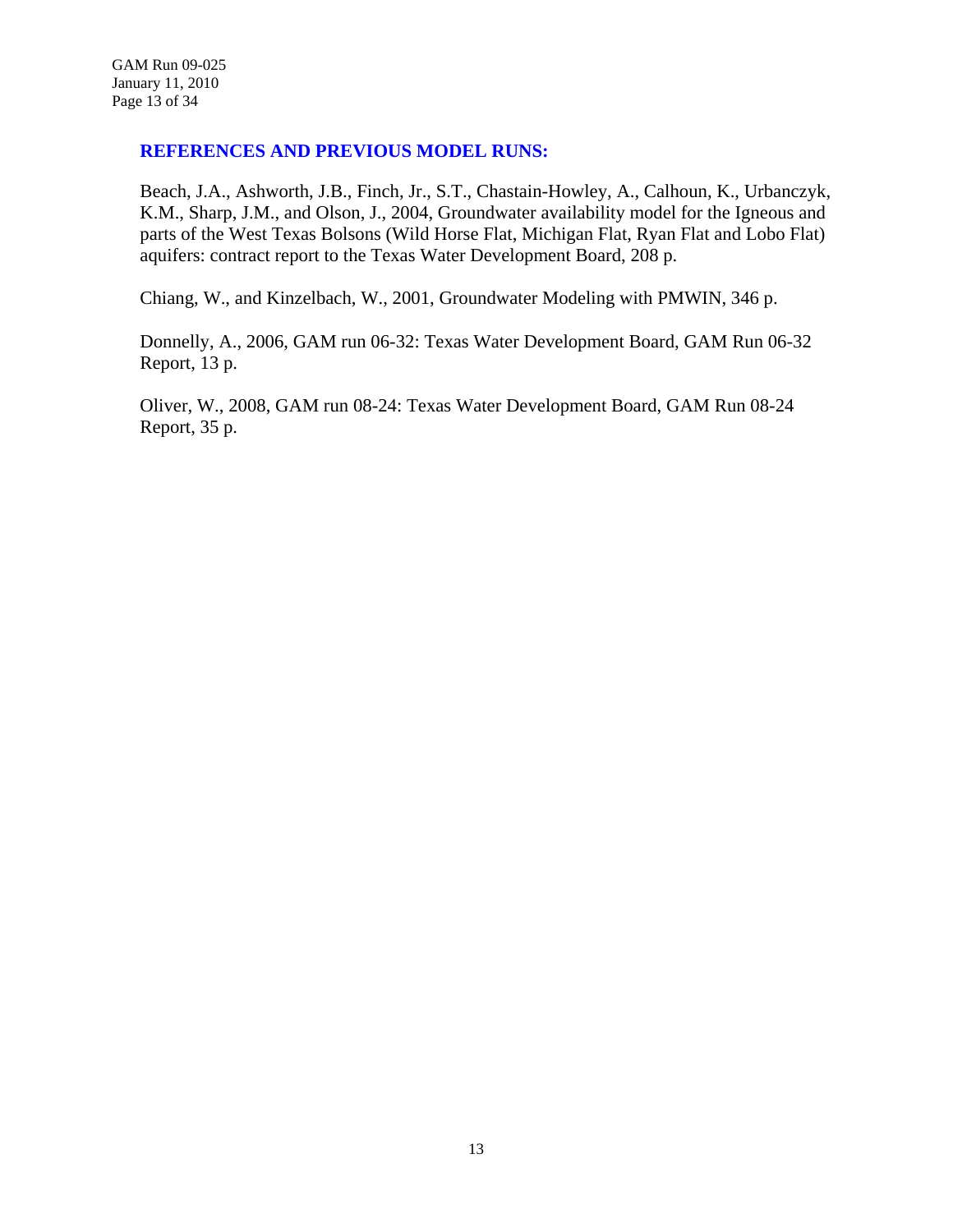

Figure 1. Aquifer Boundaries for the Wild Horse Flat, Michigan Flat, Ryan Flat and Lobo Flat portions of the West Texas Bolsons Aquifer and the Igneous Aquifer used in the groundwater availability model run. The official boundary of the Igneous aquifer is also included for comparison.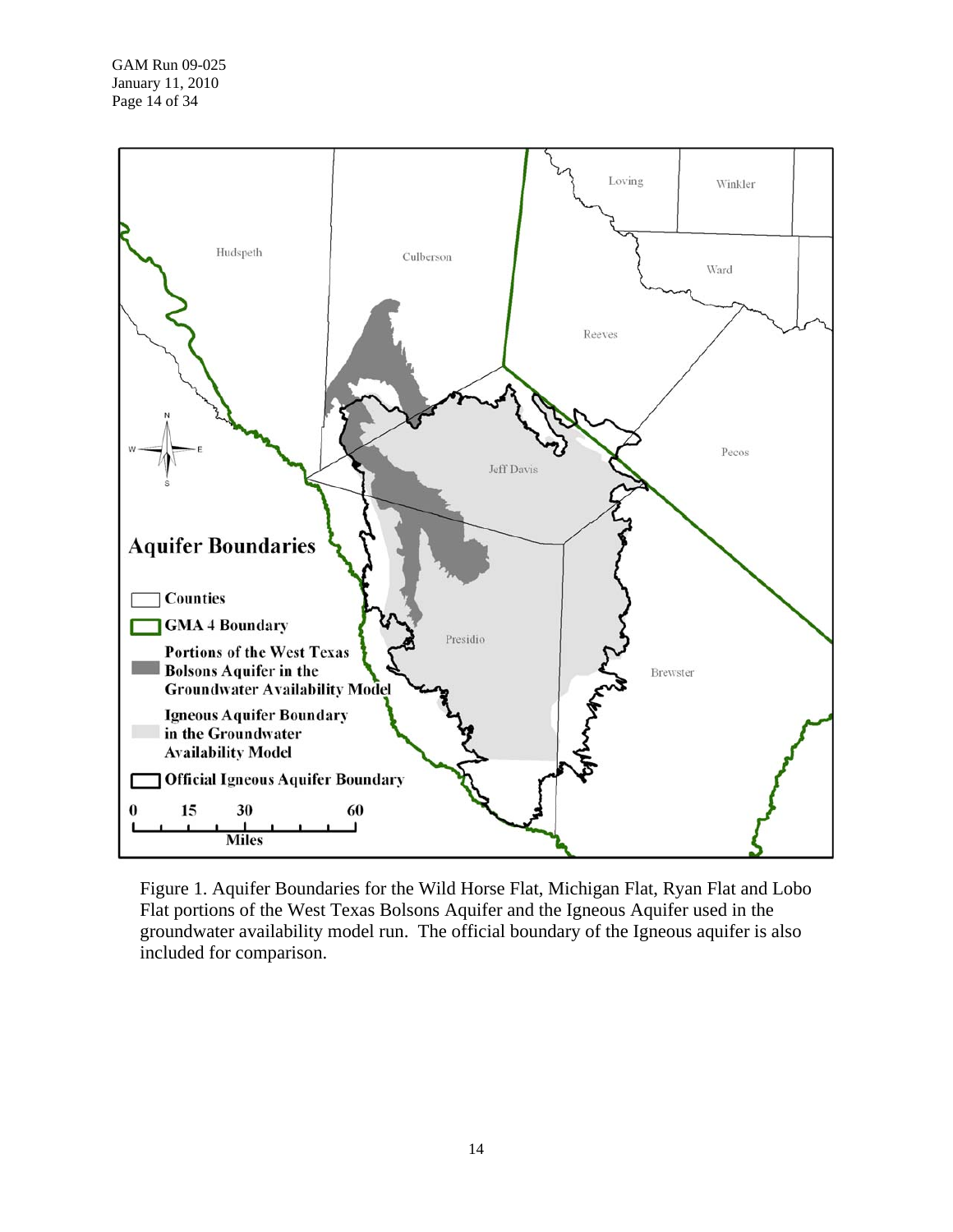

Figure 2. Average drawdown (decline in water levels), in feet, for each Groundwater Conservation District in the Wild Horse Flat, Michigan Flat, Ryan Flat and Lobo Flat portions of the West Texas Bolsons Aquifer for Scenario 1.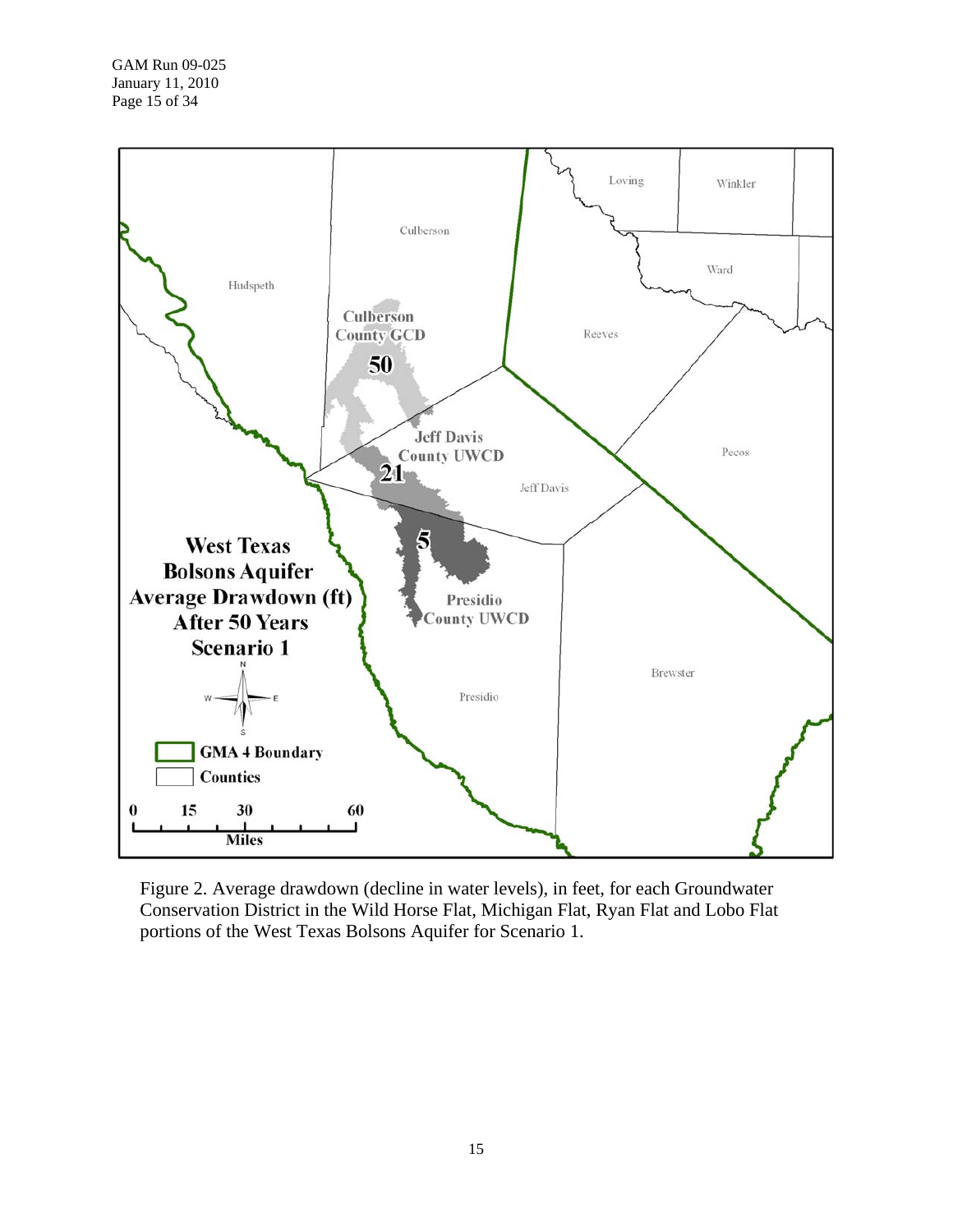

Figure 3. Average drawdown (decline in water levels), in feet, for each Groundwater Conservation District in the Igneous Aquifer for Scenario 1.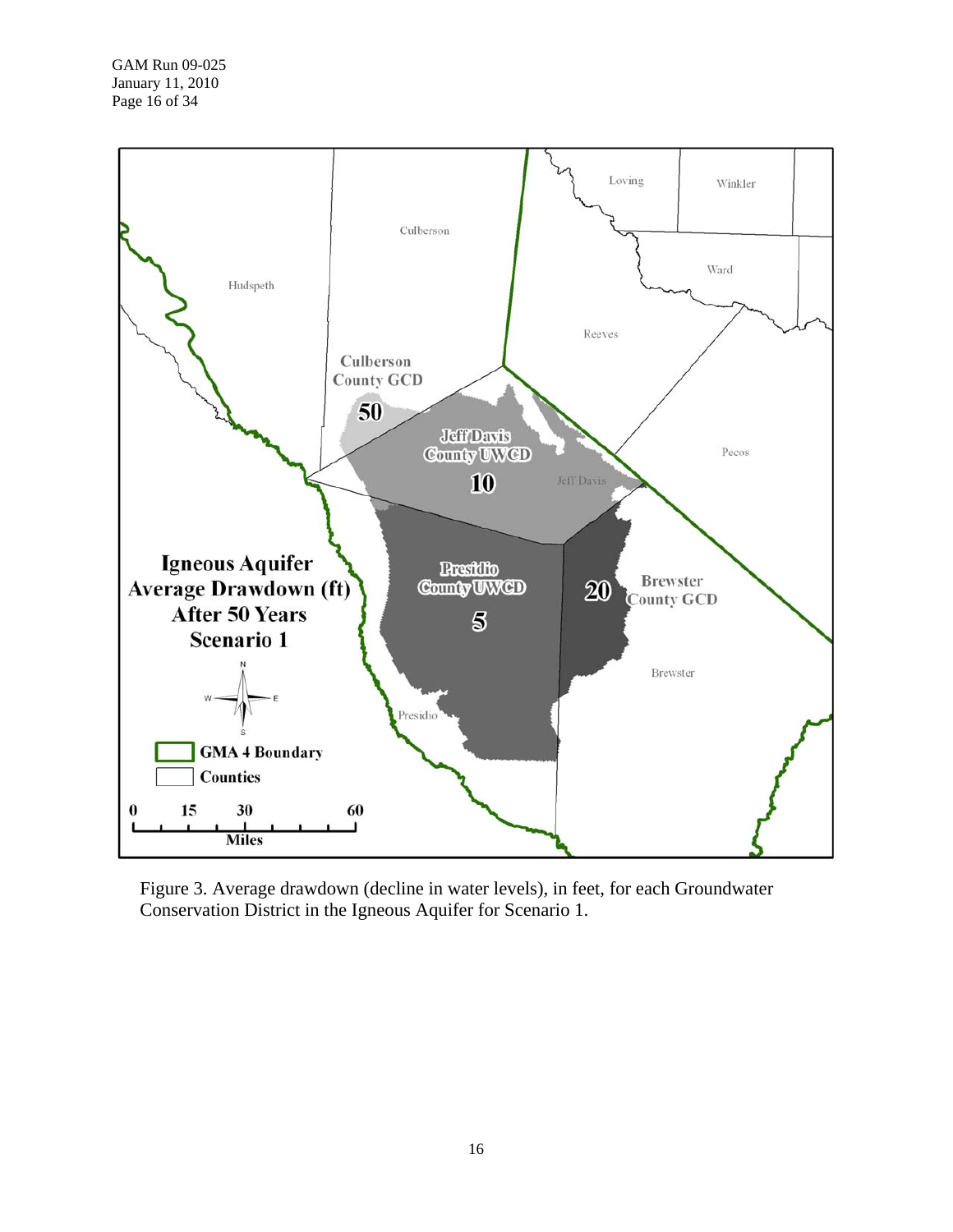

Figure 4. Average drawdown (decline in water levels), in feet, for each Groundwater Conservation District in the Wild Horse Flat, Michigan Flat, Ryan Flat and Lobo Flat portions of the West Texas Bolsons Aquifer for Scenario 2.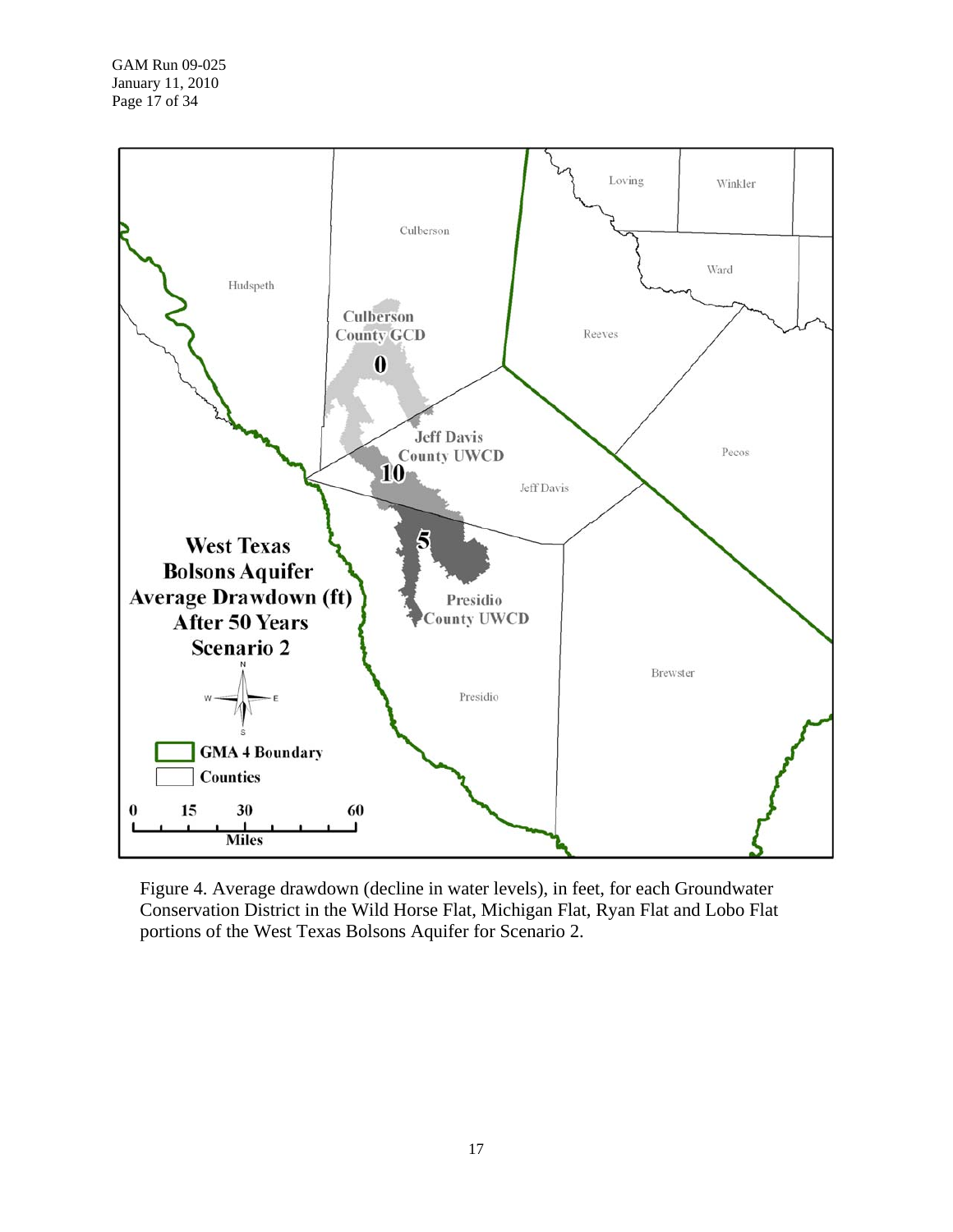

Figure 5. Average drawdown (decline in water levels), in feet, for each Groundwater Conservation District in the Igneous Aquifer for Scenario 2.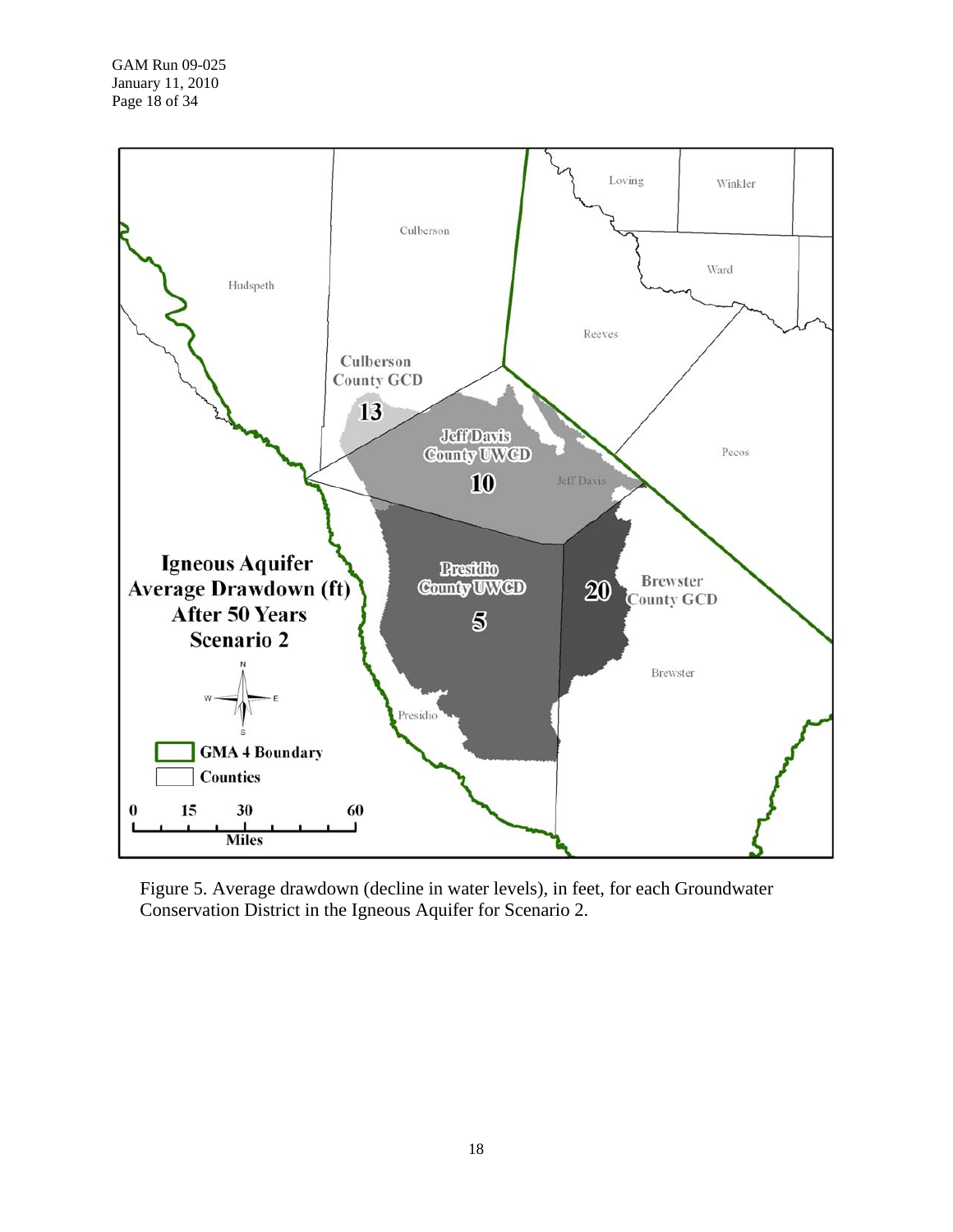GAM Run 09-025 January 11, 2010 Page 19 of 34

## Appendix A

# Example hydrographs for the West Texas Bolsons and Igneous aquifers from 2000 through 2009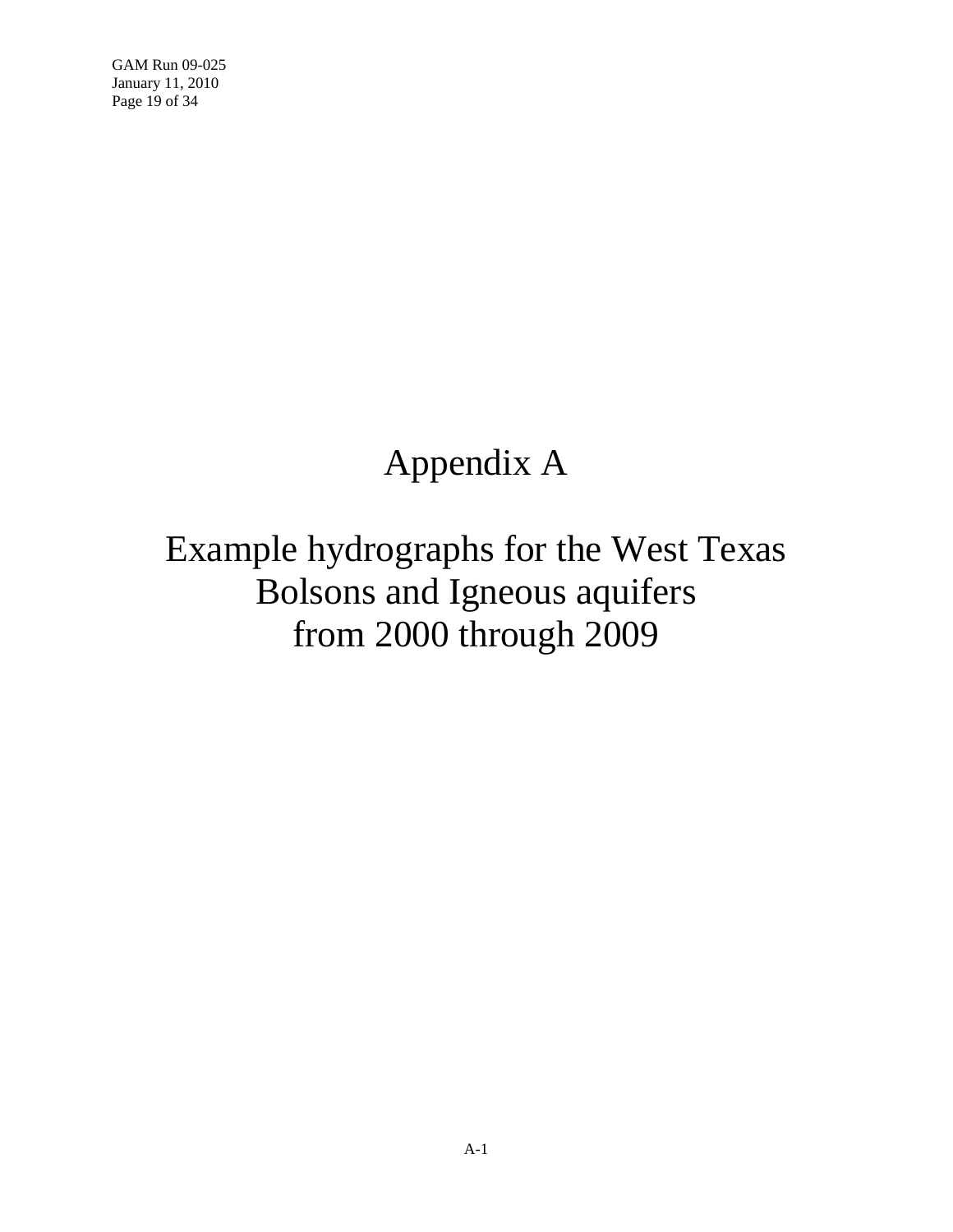GAM Run 09-025 January 11, 2010 Page 20 of 34



Figure A-1. Example hydrograph from 2000 through 2009 for a well in the West Texas Bolsons Aquifer in Culberson County.





Figure A-2. Example hydrograph from 2000 through 2009 for a well in the West Texas Bolsons Aquifer in Jeff Davis County.

A-2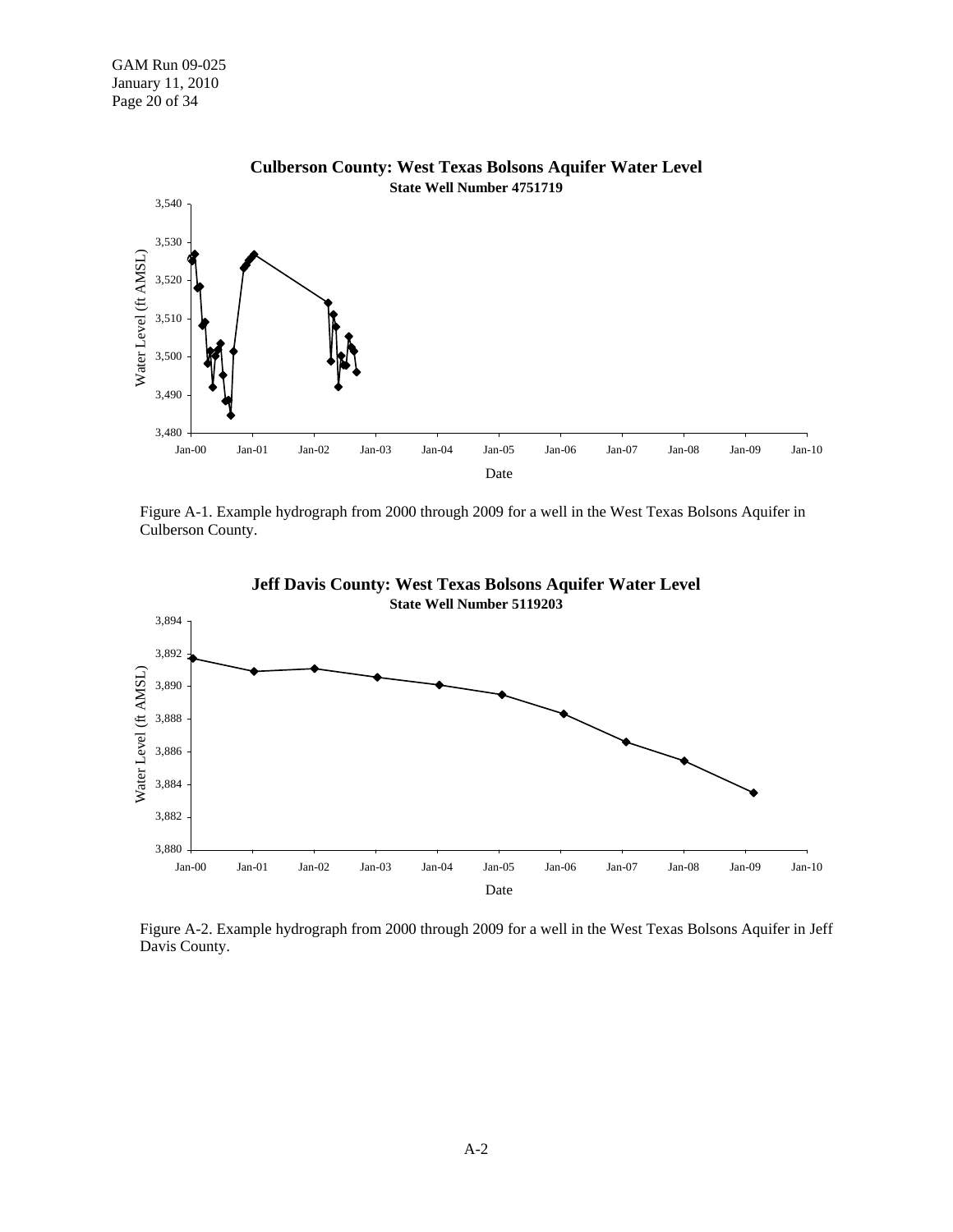

**Presidio County: West Texas Bolsons Aquifer Water Level**

Figure A-3. Example hydrograph from 2000 through 2009 for a well in the West Texas Bolsons Aquifer in Presidio County.





Figure A-4. Example hydrograph from 2000 through 2009 for a well in the Igneous Aquifer in Culberson County.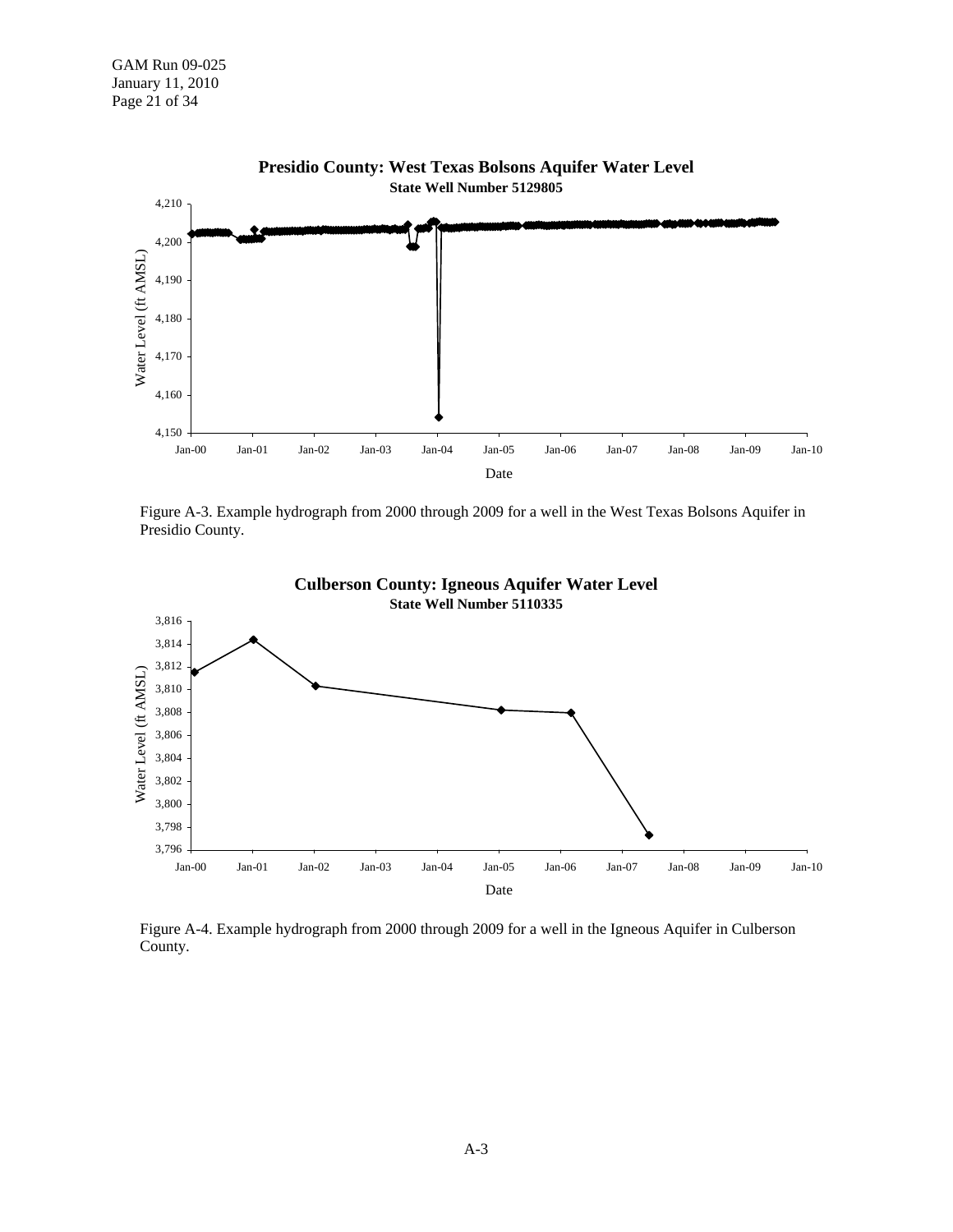

Figure A-5. Example hydrograph from 2000 through 2009 for a well in the Igneous Aquifer in Jeff Davis County.





Figure A-6. Example hydrograph from 2000 through 2009 for a well in the Igneous Aquifer in Presidio County.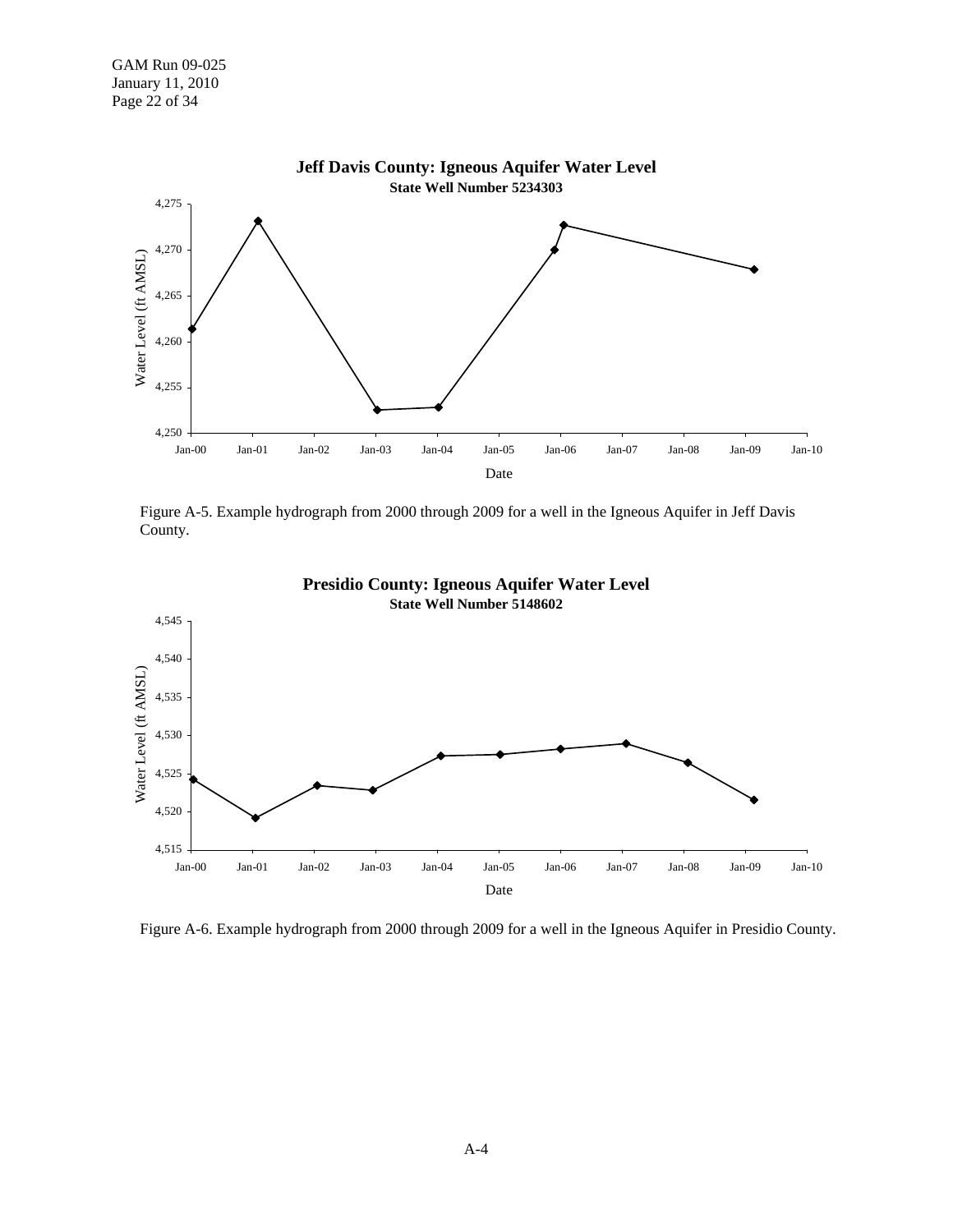

Figure A-7. Example hydrograph from 2000 through 2009 for a well in the Igneous Aquifer in Brewster County.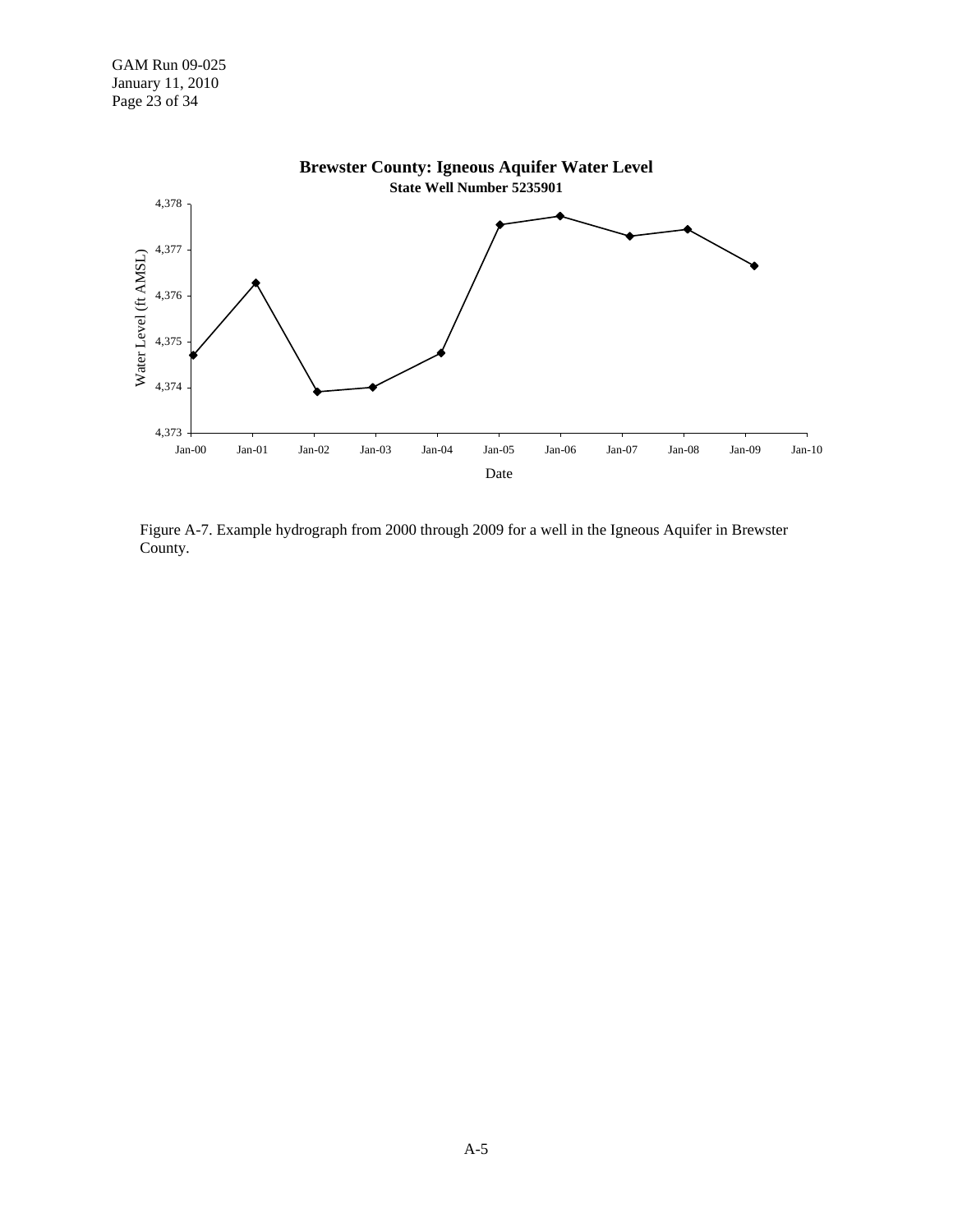GAM Run 09-025 January 11, 2010 Page 24 of 34

## Appendix B

## Water budgets for each stress period of the predictive groundwater availability model run for each scenario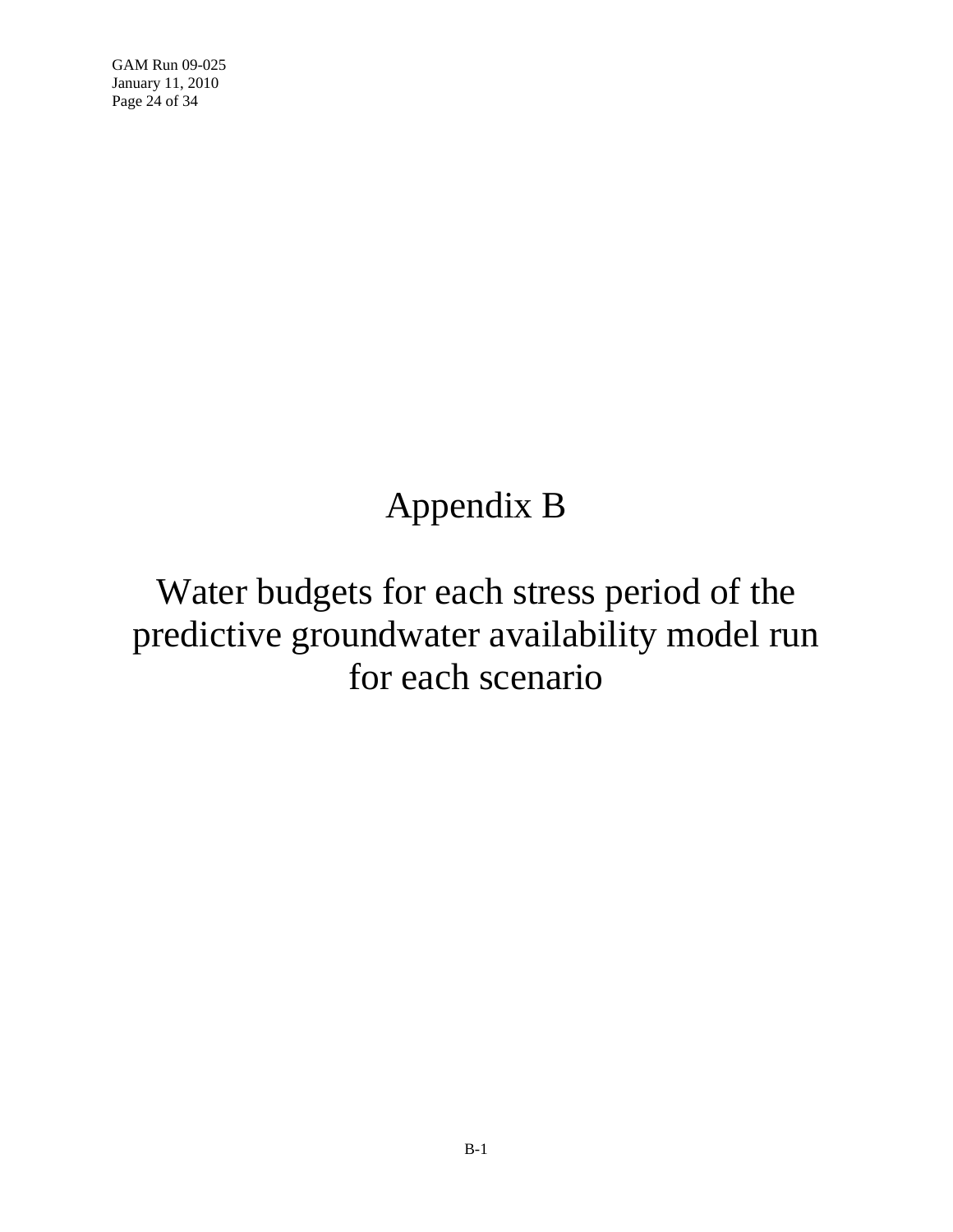

Figure B-1. Pumpage output from the groundwater availability model for all layers by stress period. Each stress period represents one year.



Figure B-2. Net recharge into the groundwater availability model for all layers by stress period. Each stress period represents one year. Note that net recharge refers to recharge to the aquifer sourced from precipitation minus evapotranspiration and outflow to springs.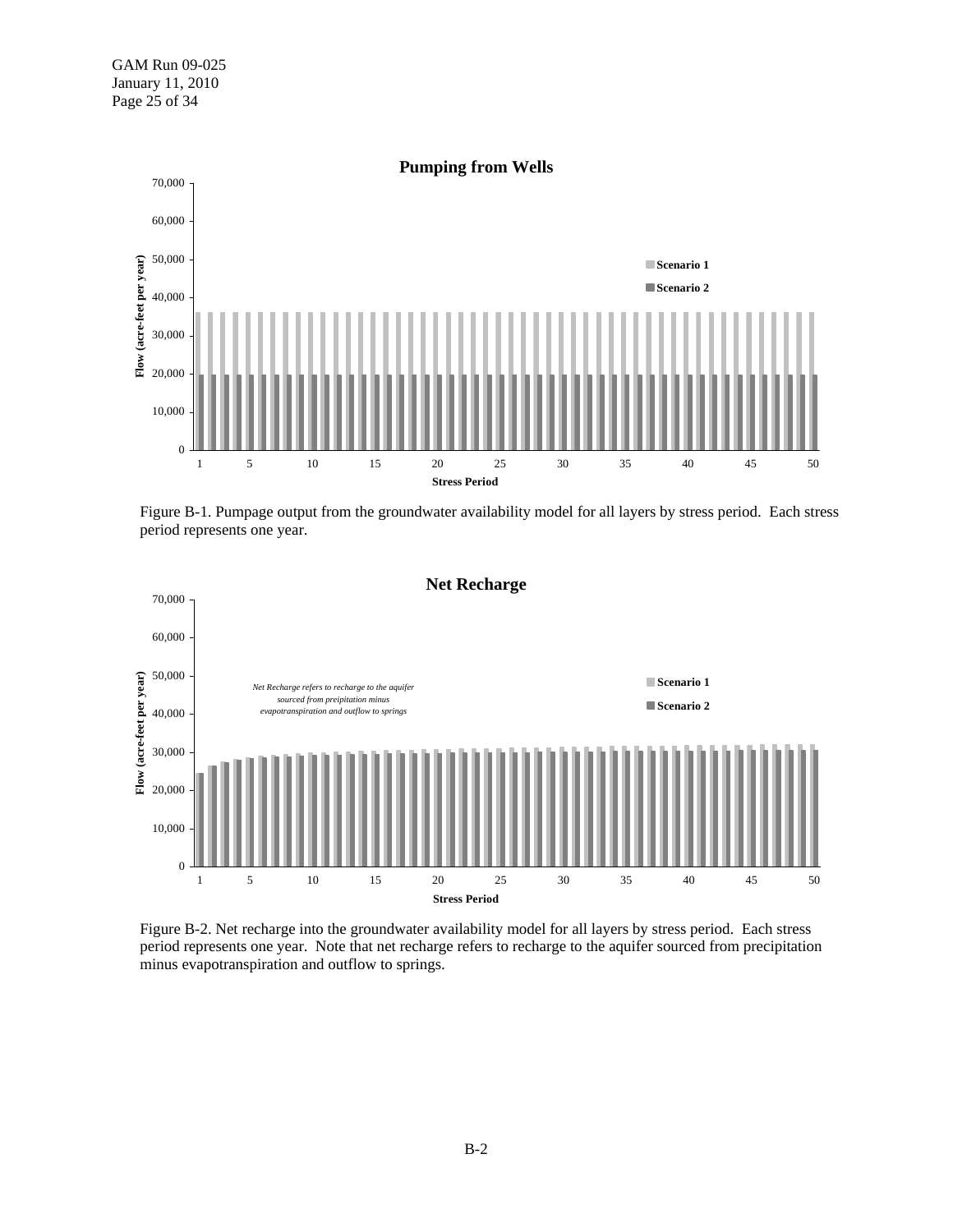

Figure B-3. Net change in storage (the volume of water stored in the aquifer) in the groundwater availability model for all layers by stress period. Each stress period represents one year.



Figure B-4. Net vertical flow between Layer 1 and Layer 2 in the groundwater availability model by stress period. Each stress period represents one year. Note that vertical flow is referred to by the layer number as opposed to the aquifer name because some portions of Layer 2 outside the Igneous Aquifer boundary are active in the model in order to allow flow between the Wild Horse Flat, Michigan Flat, Ryan Flat and Lobo Flat portions of the West Texas Bolsons Aquifer in Layer 1 and the underlying Cretaceous and Permian units in Layer 3.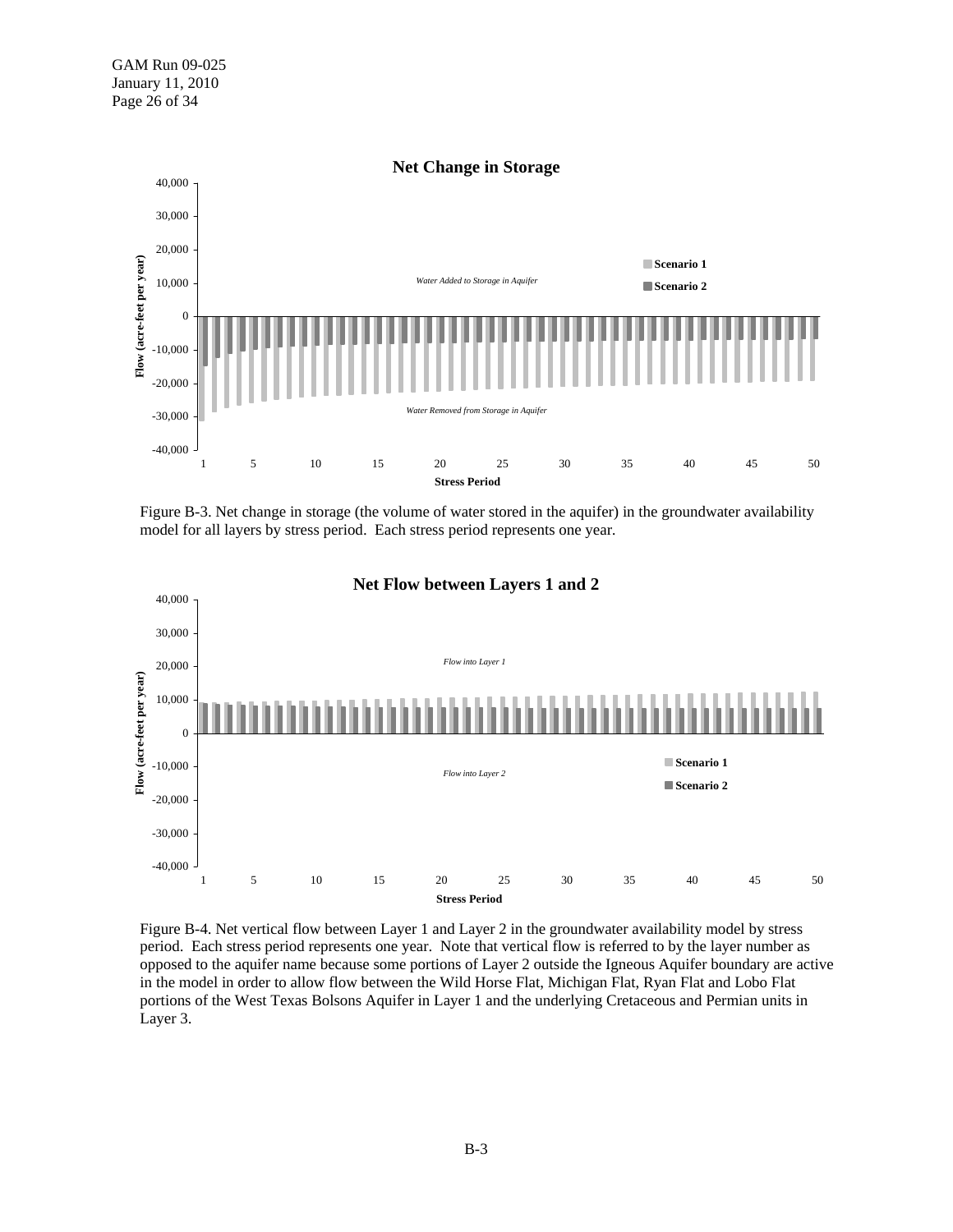

Figure B-5. Net vertical flow between Layer 2 and Layer 3 in the groundwater availability model by stress period. Each stress period represents one year. Note that vertical flow is referred to by the layer number as opposed to the aquifer name because some portions of Layer 2 outside the Igneous Aquifer boundary are active in the model in order to allow flow between the Wild Horse Flat, Michigan Flat, Ryan Flat and Lobo Flat portions of the West Texas Bolsons Aquifer in Layer 1 and the underlying Cretaceous and Permian units in Layer 3.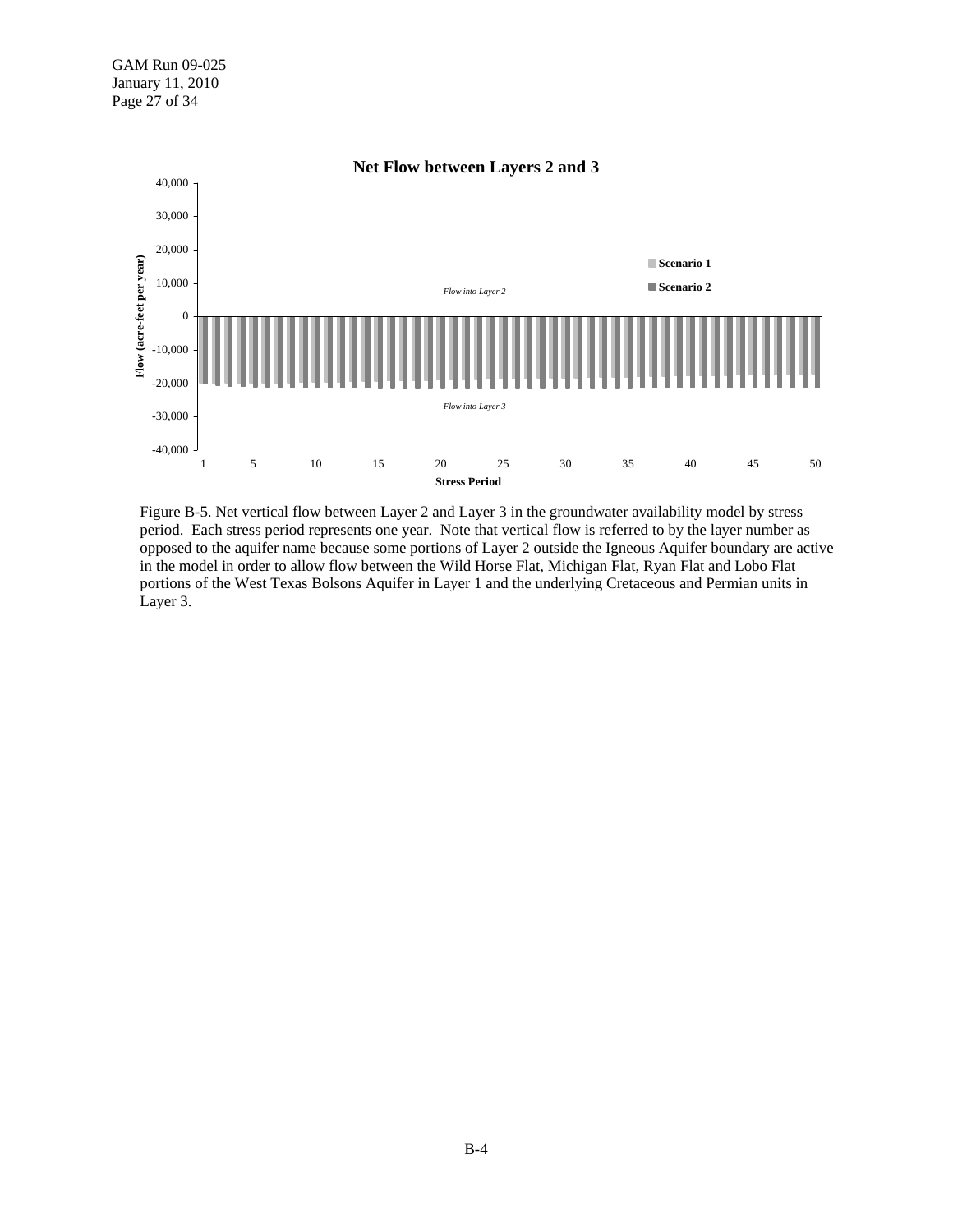GAM Run 09-025 January 11, 2010 Page 28 of 34

# Appendix C

## Water budget tables for the last stress period of each 50-year predictive model run scenario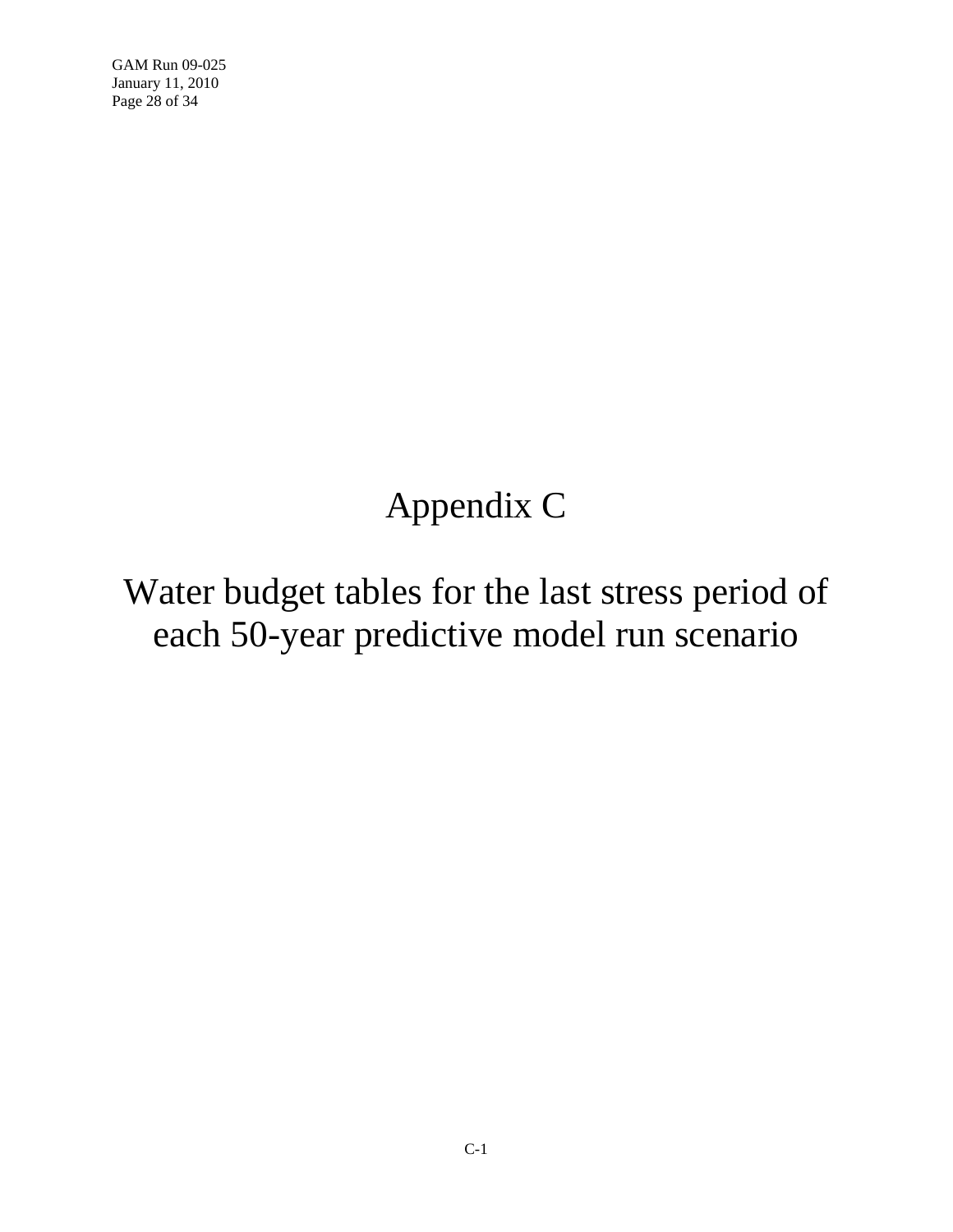GAM Run 09-025 January 11, 2010 Page 29 of 34

|                         | <b>Culberson County GCD</b> |                | <b>Jeff Davis County UWCD</b> |                | Presidio County UWCD      |                | <b>Brewster County GCD</b> |                |
|-------------------------|-----------------------------|----------------|-------------------------------|----------------|---------------------------|----------------|----------------------------|----------------|
|                         | <b>West Texas Bolsons</b>   | <b>Igneous</b> | <b>West Texas Bolsons</b>     | <b>Igneous</b> | <b>West Texas Bolsons</b> | <b>Igneous</b> | <b>West Texas Bolsons</b>  | <b>Igneous</b> |
| Inflow                  |                             |                |                               |                |                           |                |                            |                |
| Recharge                | 2,096                       | 627            | 154                           | 25,924         | 1,457                     | 9,341          |                            | 6,569          |
| Vertical Leakage Upper  |                             | 28             |                               | $\Omega$       |                           | $\Omega$       |                            | $\Omega$       |
| Vertical Leakage Lower  | 14,806                      | 197            | 1.920                         | 238            | 1.549                     | 740            | $\overline{a}$             | 497            |
| <b>Lateral Flow</b>     | 8,067                       | 1,035          | 4,007                         | 671            | 891                       | 3,893          | $\overline{a}$             | 1,247          |
| Total Inflow            | 24,969                      | 1,888          | 6,081                         | 26,833         | 3,897                     | 13,974         |                            | 8,313          |
| Outflow                 |                             |                |                               |                |                           |                |                            |                |
| Pumping                 | 28,117                      | 323            | 124                           | 2,195          | 509                       | 745            | $\overline{a}$             | 3,941          |
| Springs and Streams     | $\mathbf{0}$                | $\mathbf{0}$   | $\mathbf{0}$                  | 2,330          | $\mathbf{0}$              | 3,490          | $\overline{a}$             | 65             |
| Evapotranspiration      | $\Omega$                    | $\Omega$       | $\mathbf{0}$                  | 2,897          | $\mathbf{0}$              | 973            | $\overline{\phantom{0}}$   | 883            |
| Vertical Leakage Upper  |                             | 615            |                               | 1,920          |                           | 1,549          | $\overline{a}$             | $\mathbf{0}$   |
| Vertical Leakage Lower  | 6,052                       | 1,401          | $\mathbf{0}$                  | 14,722         | $\mathbf{0}$              | 7,089          | $\overline{a}$             | 3,589          |
| Lateral Flow            | $\Omega$                    | 3              | 8,958                         | 4,075          | 4.007                     | 1,572          | $\overline{a}$             | 1,080          |
| Total Outflow           | 34,169                      | 2,342          | 9,082                         | 28,139         | 4,516                     | 15,418         |                            | 9,557          |
| <b>Inflow - Outflow</b> | $-9,200$                    | $-454$         | $-3,001$                      | $-1,306$       | $-620$                    | $-1,445$       |                            | $-1,244$       |
| <b>Storage Change</b>   | $-9,124$                    | $-454$         | $-2.986$                      | $-1,307$       | $-617$                    | $-1,457$       |                            | $-1,245$       |
| <b>Model Error</b>      | 76                          |                | 15                            |                | 2                         | 12             |                            |                |
| Model Error $(\% )$     | 0.26%                       | 0.03%          | 0.20%                         | 0.00%          | 0.05%                     | 0.08%          |                            | 0.01%          |

Table C-1. Water budgets for Scenario 1 for the last stress period of the groundwater availability model by groundwater conservation district. All values are reported in acre-feet per year.

Table C-2. Water budgets for Scenario 2 for the last stress period of the groundwater availability model by groundwater conservation district. All values are reported in acre-feet per year.

|                         | <b>Culberson County GCD</b> |                  | <b>Jeff Davis County UWCD</b> |                | Presidio County UWCD      |              | <b>Brewster County GCD</b> |                |
|-------------------------|-----------------------------|------------------|-------------------------------|----------------|---------------------------|--------------|----------------------------|----------------|
|                         | <b>West Texas Bolsons</b>   | <b>Igneous</b>   | <b>West Texas Bolsons</b>     | <b>Igneous</b> | <b>West Texas Bolsons</b> | Igneous      | <b>West Texas Bolsons</b>  | <b>Igneous</b> |
| <b>Inflow</b>           |                             |                  |                               |                |                           |              |                            |                |
| Recharge                | 2,099                       | 627              | 154                           | 25,924         | 1,457                     | 9,341        |                            | 6,569          |
| Vertical Leakage Upper  |                             | 60               |                               | $\Omega$       |                           | $\mathbf{0}$ |                            | $\theta$       |
| Vertical Leakage Lower  | 11,645                      | 120              | 1,857                         | 230            | 1,548                     | 739          |                            | 496            |
| Lateral Flow            | 6,092                       | 890              | 3.915                         | 669            | 876                       | 3,876        |                            | 1,245          |
| Total Inflow            | 19,836                      | 1,697            | 5,926                         | 26,822         | 3,882                     | 13,956       |                            | 8,310          |
| Outflow                 |                             |                  |                               |                |                           |              |                            |                |
| Pumping                 | 11,688                      | $\mathbf{0}$     | 124                           | 2,501          | 539                       | 726          |                            | 3,941          |
| Springs and Streams     | 793                         | $\mathbf{0}$     | $\mathbf{0}$                  | 2,305          | $\mathbf{0}$              | 3,499        |                            | 65             |
| Evapotranspiration      | $\Omega$                    | $\Omega$         | $\Omega$                      | 2,873          | $\Omega$                  | 973          |                            | 881            |
| Vertical Leakage Upper  |                             | 394              |                               | 1,857          |                           | 1,548        |                            | $\mathbf{0}$   |
| Vertical Leakage Lower  | 7,769                       | 1,413            | $\Omega$                      | 14,587         | $\Omega$                  | 7,088        |                            | 3,589          |
| Lateral Flow            | $\Omega$                    | 18               | 6,968                         | 3,990          | 3,915                     | 1,569        |                            | 1,080          |
| Total Outflow           | 20,250                      | 1,826            | 7,092                         | 28,114         | 4,454                     | 15,404       |                            | 9,556          |
| <b>Inflow - Outflow</b> | $-414$                      | $-129$           | $-1,166$                      | $-1,291$       | $-572$                    | $-1,447$     |                            | $-1,246$       |
| <b>Storage Change</b>   | $-408$                      | $-129$           | $-1,158$                      | $-1,291$       | $-569$                    | $-1,460$     |                            | $-1,246$       |
| <b>Model Error</b>      | 6                           | $\boldsymbol{0}$ | 8                             |                | 3                         | 13           |                            |                |
| Model Error (%)         | 0.03%                       | 0.00%            | 0.12%                         | 0.00%          | 0.08%                     | 0.09%        |                            | 0.01%          |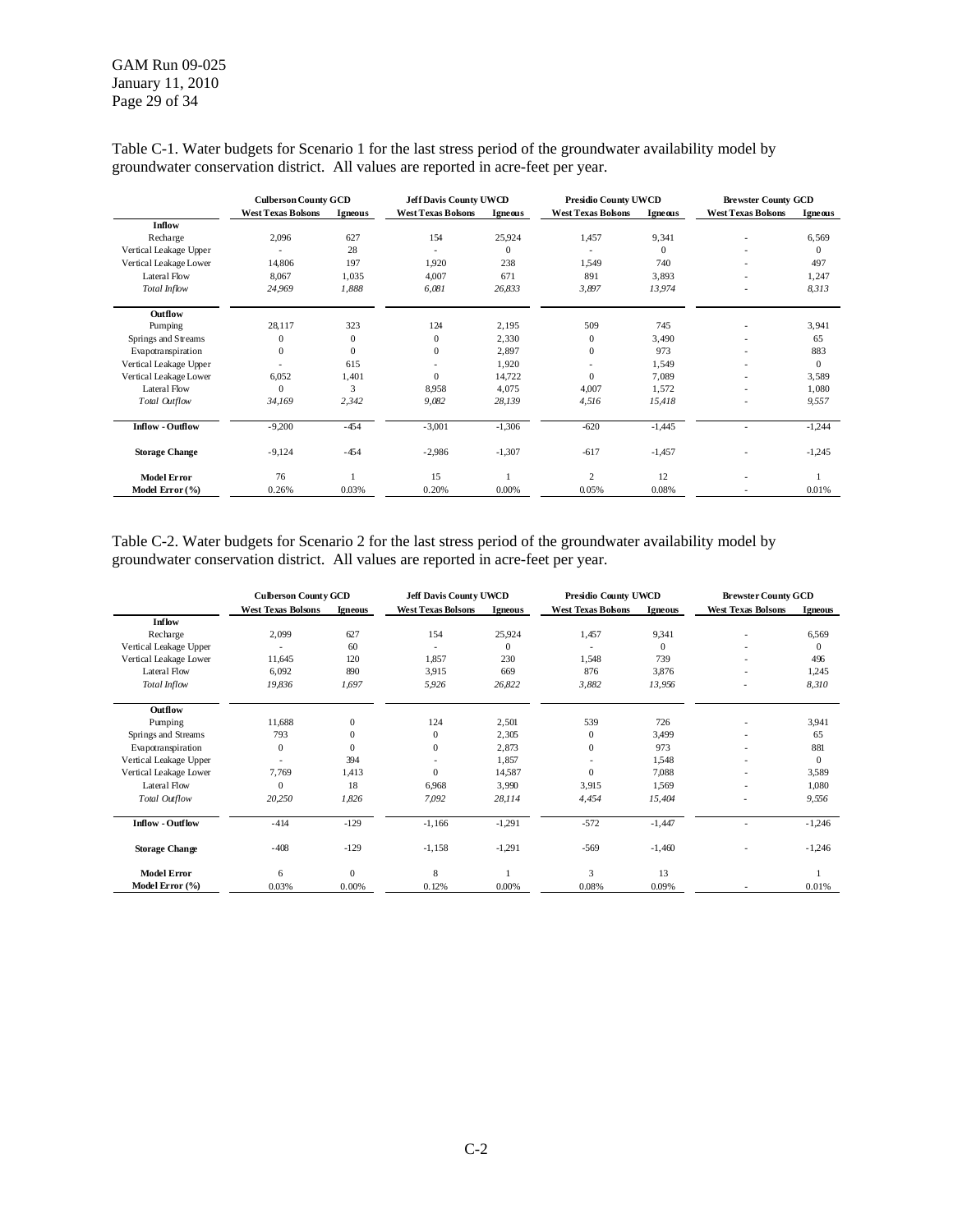GAM Run 09-025 January 11, 2010 Page 30 of 34

# Appendix D

Relationship between drawdown (after 50 years) and annual pumping for each Groundwater Conservation District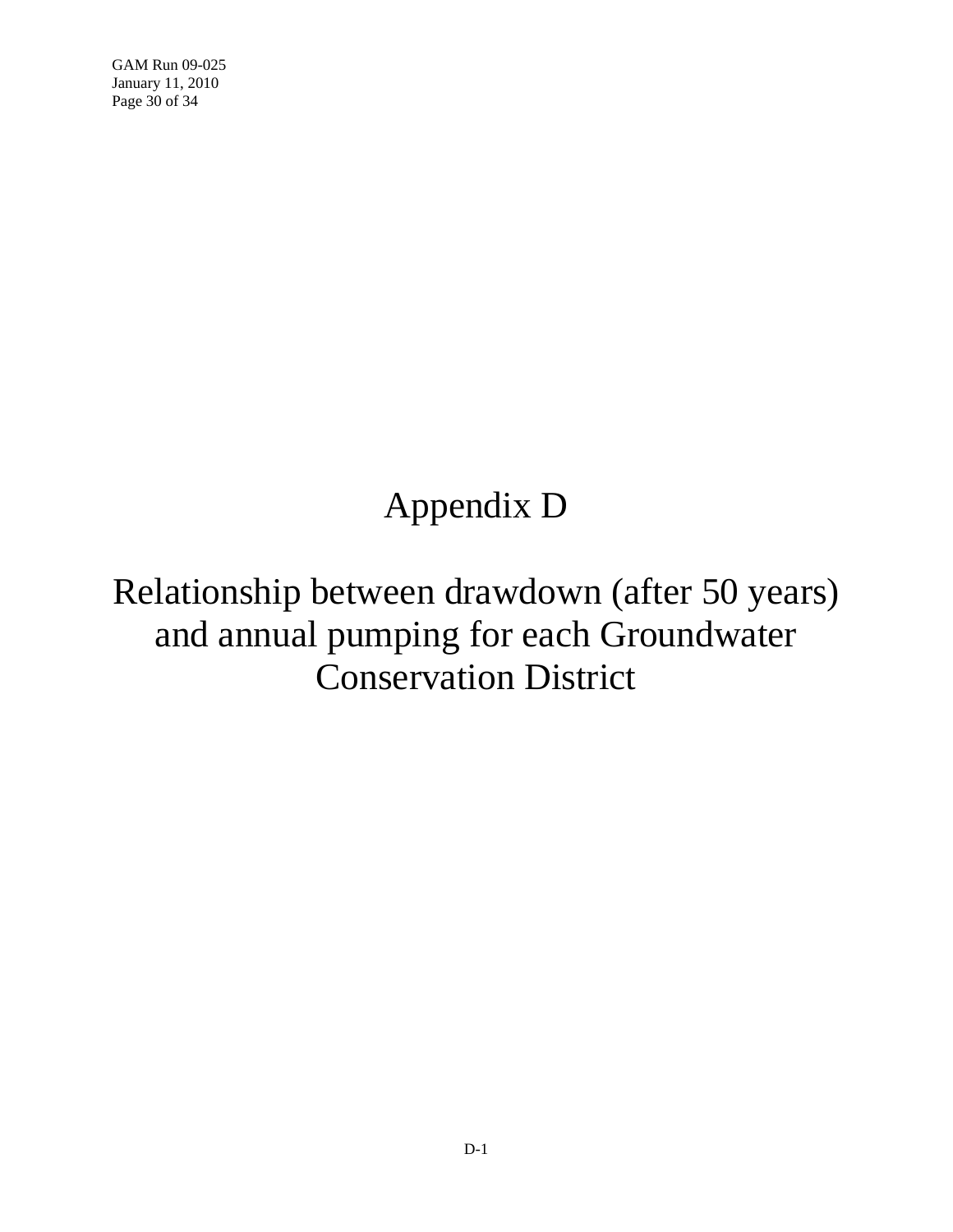

Figure D-1. Average drawdown in the Wild Horse Flat, Michigan Flat, Ryan Flat and Lobo Flat portions of the West Texas Bolsons Aquifer in Culberson County GCD for different pumping scenarios. The "base" pumping scenarios 1 and 2 were adjusted up and down as described above.



Figure D-2. Average drawdown in the Wild Horse Flat, Michigan Flat, Ryan Flat and Lobo Flat portions of the West Texas Bolsons Aquifer in Jeff Davis County UWCD for different pumping scenarios. The "base" pumping scenarios 1 and 2 were adjusted up and down as described above.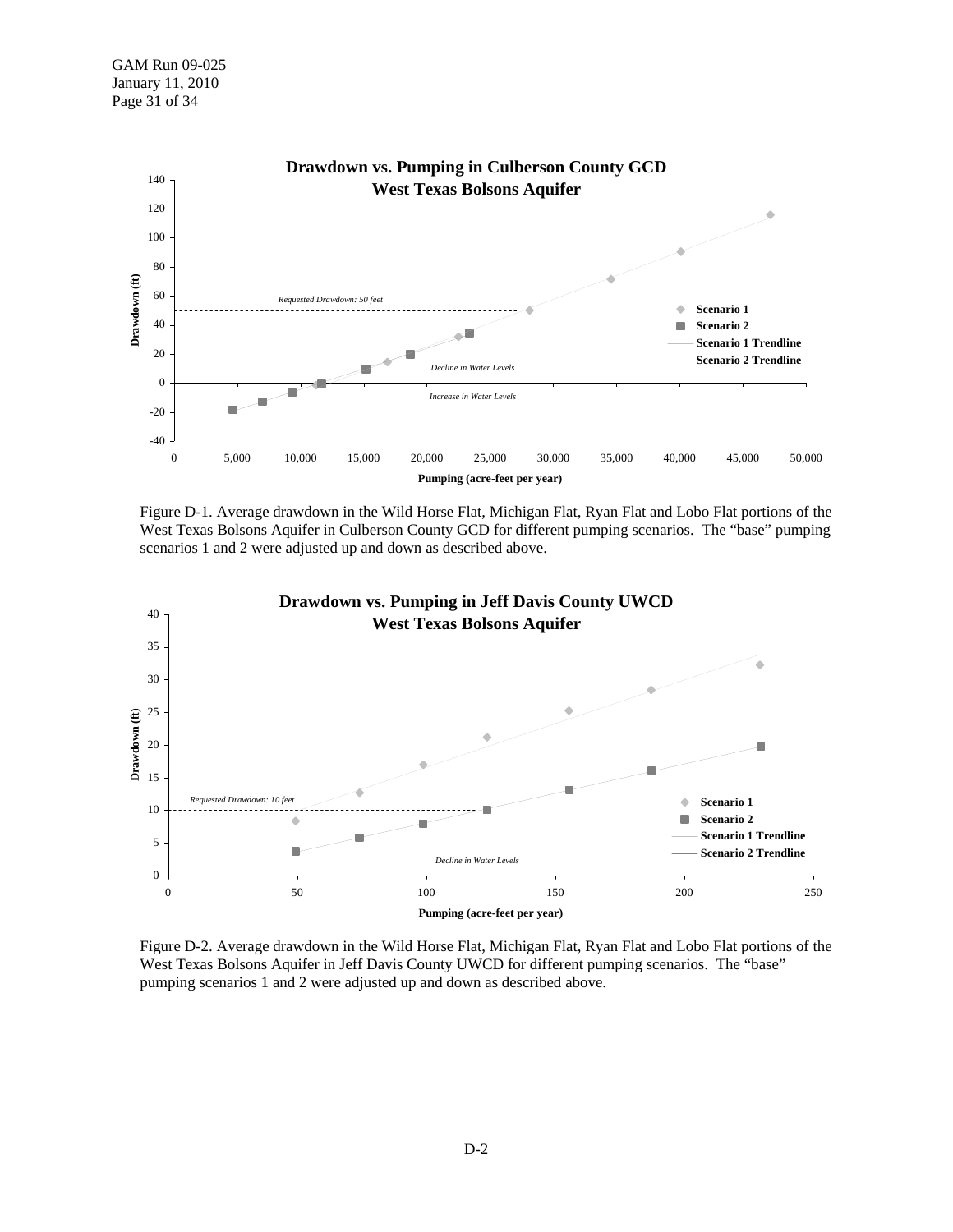

Figure D-3. Average drawdown in the Wild Horse Flat, Michigan Flat, Ryan Flat and Lobo Flat portions of the West Texas Bolsons Aquifer in Presidio County UWCD for different pumping scenarios. The "base" pumping scenarios 1 and 2 were adjusted up and down as described above.



Figure D-4. Average drawdown in the Igneous Aquifer Culberson County GCD for different pumping scenarios. The "base" pumping scenarios 1 and 2 were adjusted up and down as described above. Note that no pumping was included in Scenario 2 in the Culberson County GCD portion of the Igneous Aquifer. This was because there was no pumping in the last year of the historical period of the model and the requested drawdown for the district could not be met while maintaining Jeff Davis County UWCD's requested drawdown in Scenario 2.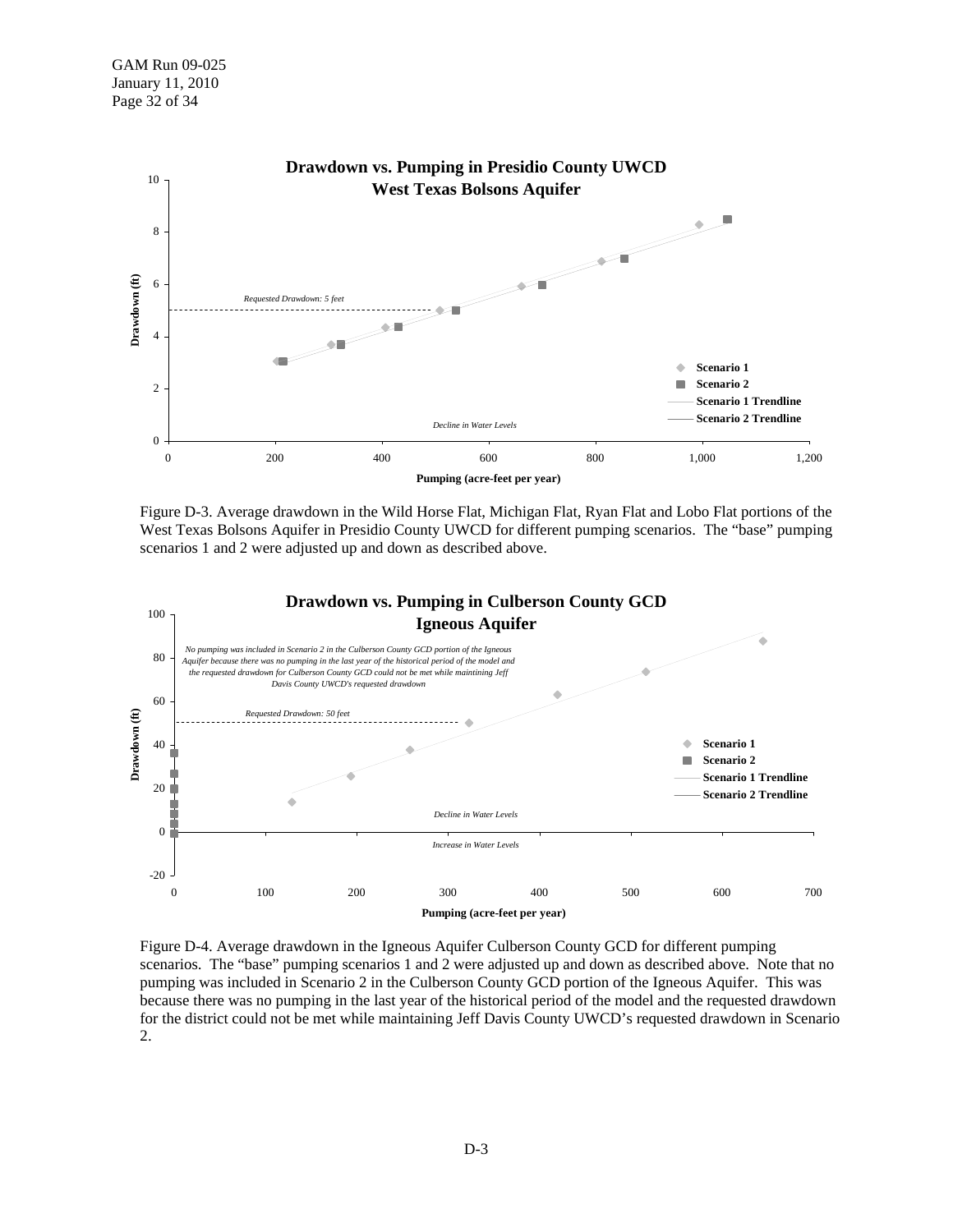

Figure D-5. Average drawdown in the Igneous Aquifer in Jeff Davis County UWCD for different pumping scenarios. The "base" pumping scenarios 1 and 2 were adjusted up and down as described above.



Figure D-6. Average drawdown in the Igneous Aquifer in Presidio County UWCD for different pumping scenarios. The "base" pumping scenarios 1 and 2 were adjusted up and down as described above.